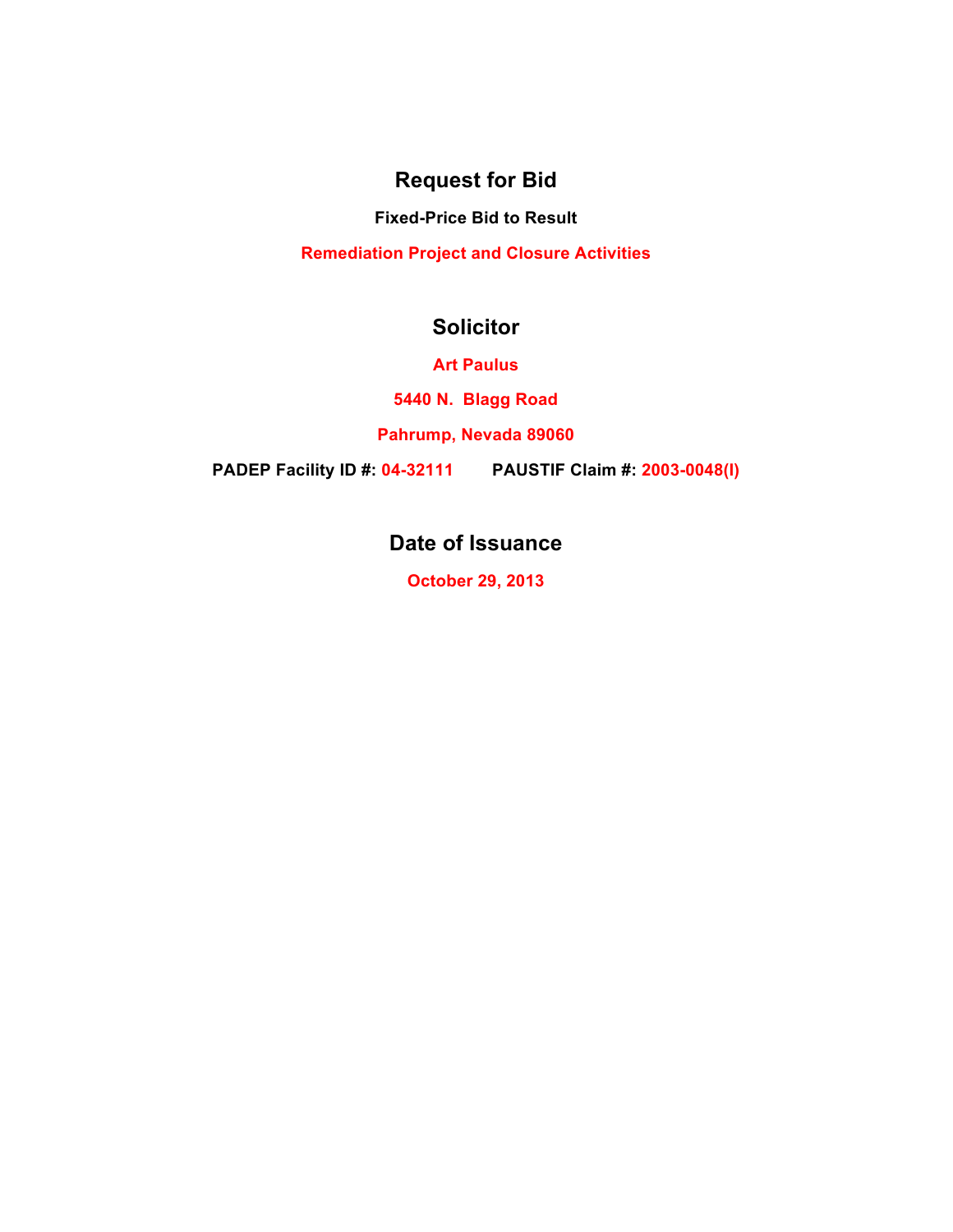# **Table of Contents**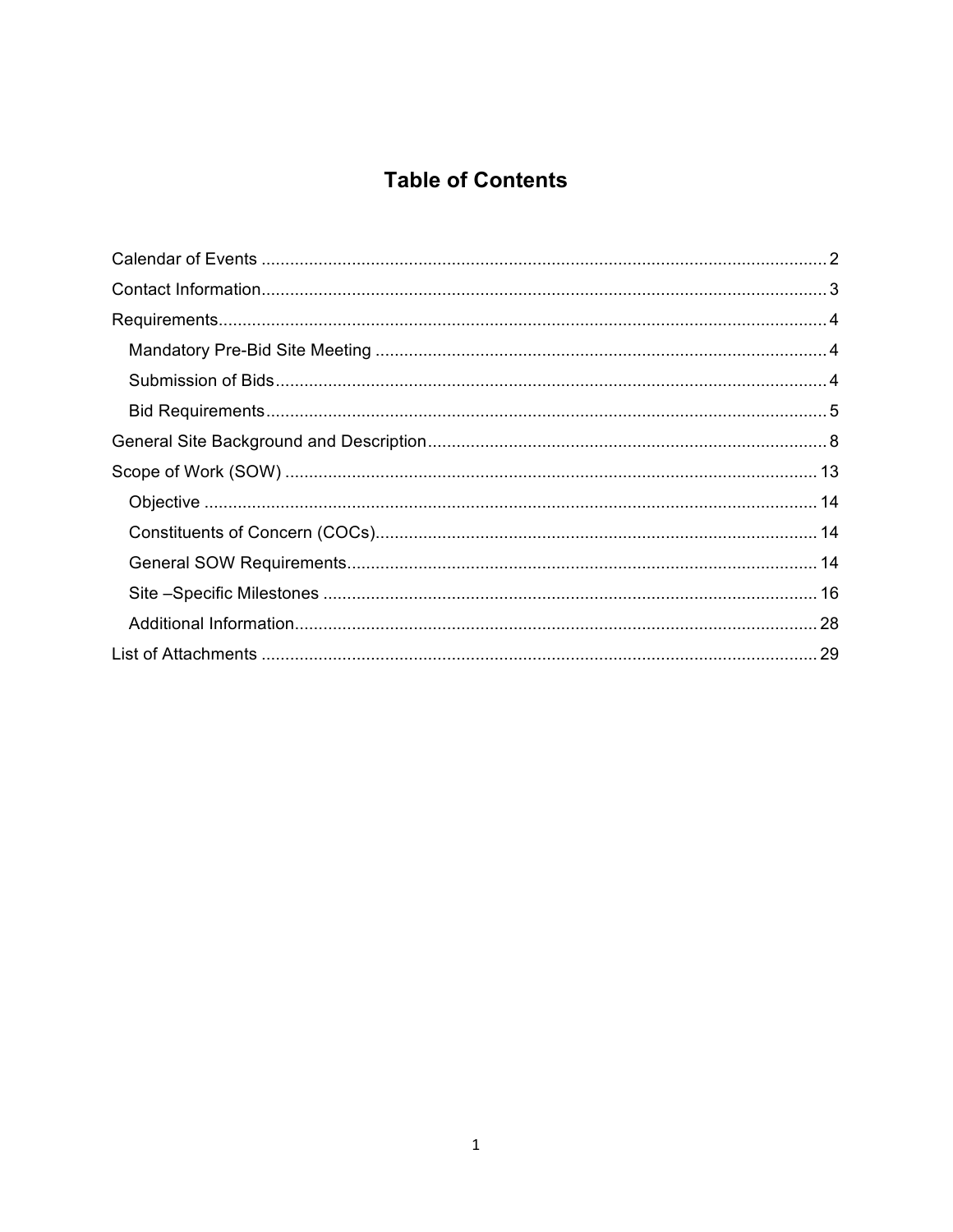The Pennsylvania Underground Storage Tank Indemnification Fund (PAUSTIF), on behalf of the claimant who hereafter is referred to as the Client or Solicitor, is providing this Request for Bid (RFB) to prepare and submit a bid to complete the Scope of Work (SOW) for the referenced site. The Solicitor has an open claim with the PAUSTIF and the corrective action work will be completed under this claim. Reimbursement of Solicitor-approved, reasonable and necessary costs up to claim limits for the corrective action work described in this RFB will be provided by PAUSTIF. Solicitor is responsible to pay any applicable deductible and/or proration.

Each bid response will be considered individually and consistent with the evaluation process described in the PAUSTIF Competitive Bidding Fact Sheet, which can be downloaded from the PAUSTIF website http://www.insurance.pa.gov.

| <b>Activity</b>                             | <b>Date and Time</b>         |
|---------------------------------------------|------------------------------|
| Notification of Intent to Attend Site Visit | November 9, 2013 by 5 p.m.   |
| Mandatory Pre-Bid Site Visit                | November 14, 2013 at 11 a.m. |
| Deadline to Submit Questions                | December 2, 2013 by 5 p.m.   |
| <b>Bid Due Date and Time</b>                | December 10, 2013 by 3 p.m.  |

### **Calendar of Events**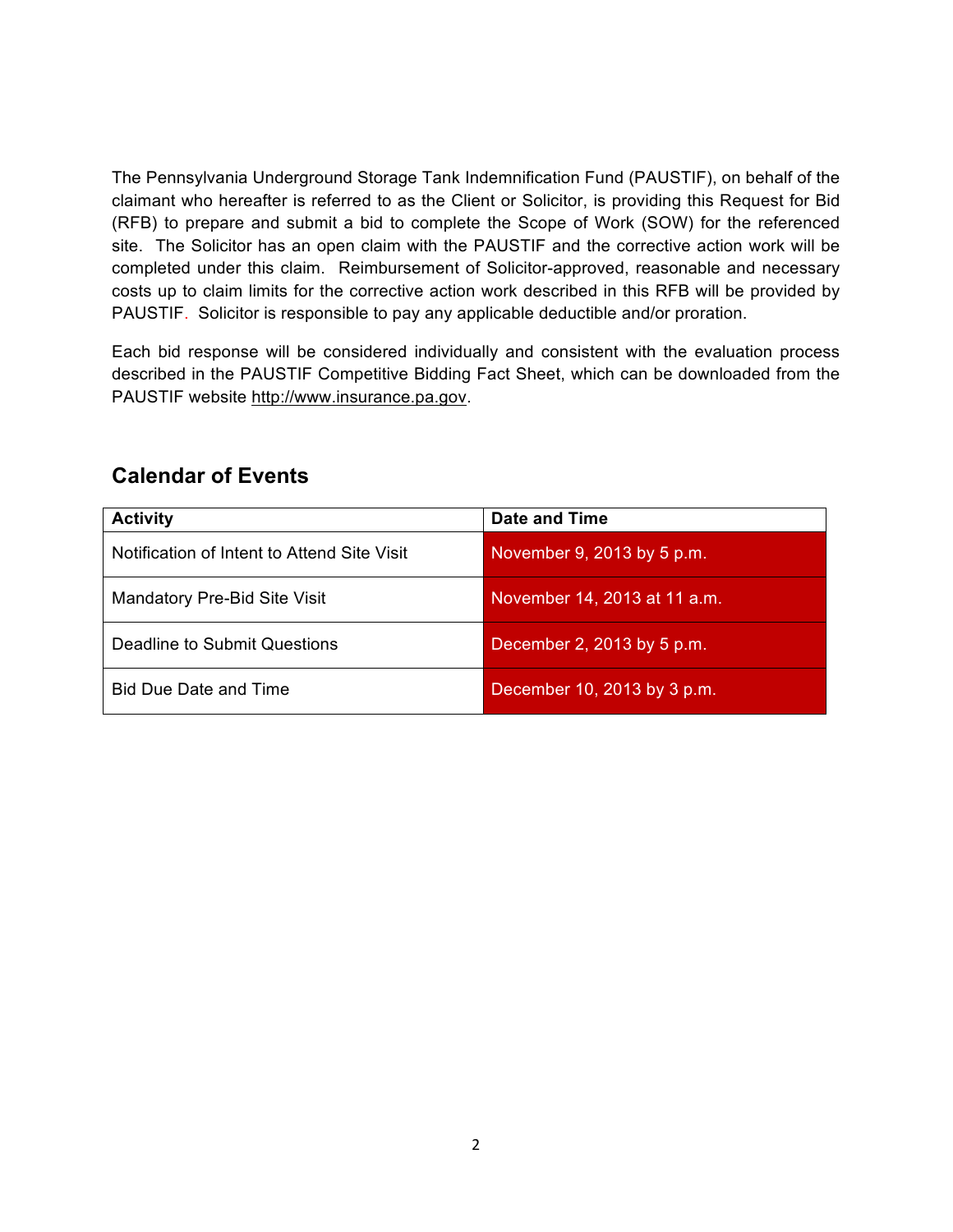# **Contact Information**

| <b>ICF International</b>                                                                                                 | <b>Solicitor</b>                                              | <b>Technical Contact</b>                                                                                                                                                      |
|--------------------------------------------------------------------------------------------------------------------------|---------------------------------------------------------------|-------------------------------------------------------------------------------------------------------------------------------------------------------------------------------|
| Mr. Gerald Hawk<br><b>ICF</b> International<br>4000 Vine Street<br>Middletown, PA 17057<br>Email - jerryhawk@comcast.net | Mr. Art Paulus<br>5440 N. Blagg Road<br>Pahrump, Nevada 89060 | Mr. Mark Bedle<br><b>B&amp;B Diversified Enterprises, Inc.</b><br>PO Box 16<br>Barto, PA 19504<br>Phone - 610-845-0640<br>$Fax - 610 - 845 - 0650$<br>Email – mbedle@bbde.com |

All questions regarding this Request for Bid (RFB) and the subject site conditions must be directed via e-mail to the Technical Contact identified above with the understanding that all questions and answers will be provided to all bidders. The email subject line must be **"[insert site name and claim number provided on cover page] – RFB QUESTION".** Bidders must neither contact nor discuss this RFB with the Solicitor, PAUSTIF, the Pennsylvania Department of Environmental Protection (PADEP), or ICF International (ICF) unless approved by the Technical Contact. Bidders may discuss this RFB with subcontractors and vendors to the extent required for preparing the bid response.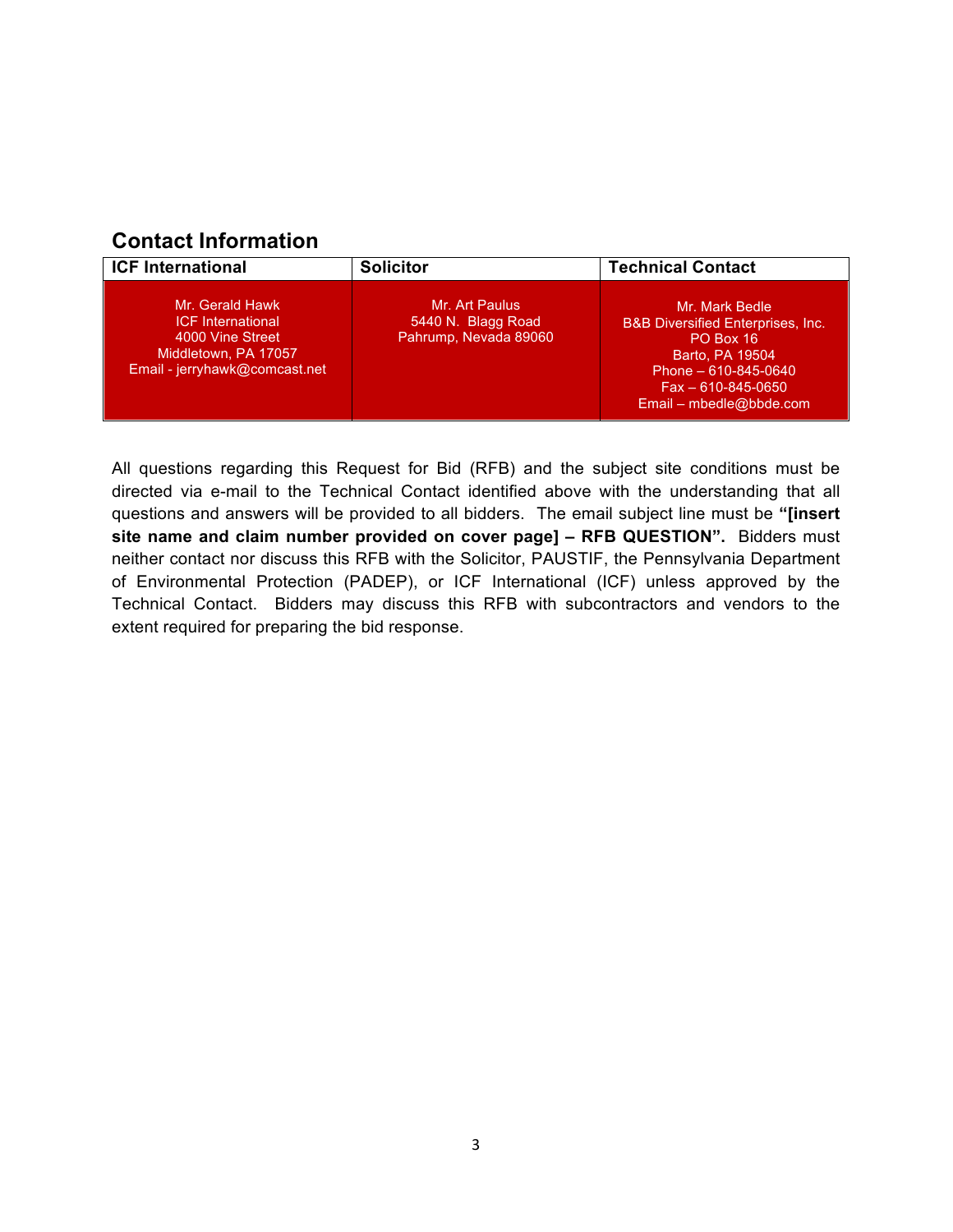### **Requirements**

### **Mandatory Pre-Bid Site Meeting**

The Solicitor, the Technical Contact, or their designee will hold a mandatory site visit on the date and time listed in the calendar of events to answer questions and conduct a site tour for one participant per bidding company. This meeting is mandatory for all bidders, no exceptions. This meeting will allow each bidding company to inspect the site and evaluate site conditions. **A notice of the bidder's intent to attend this meeting is requested to be provided to the Technical Contact via email by the date listed in the calendar of events with the subject "[insert site name and claim number provided on cover page]– SITE MEETING ATTENDANCE NOTIFICATION".** The name and contact information of the company participant should be included in the body of the e-mail.

#### **Submission of Bids**

To be considered for selection, **one hard copy of the signed bid package and one electronic copy (one PDF file on a compact disk (CD) included with the hard copy) must be provided directly to the PAUSTIF's third party administrator, ICF, to the attention of the Contracts Administrator.** The Contracts Administrator will be responsible for opening the bids and providing copies to the Technical Contact and the Solicitor. Bid responses will only be accepted from those companies that attended the mandatory pre-bid site meeting. **The ground address for overnight/next-day deliveries is ICF International, 4000 Vine Street, Middletown, PA 17057, Attention: Contracts Administrator. The outside of the shipping package containing the bid must be clearly marked and labeled with "Bid – Claim # [insert claim number provided on cover page]".** Please note that the use of U.S. Mail, FedEx, UPS, or other delivery method does not guarantee delivery to this address by the due date and time listed in the Calendar of Events for submission. Companies mailing bids should allow adequate delivery time to ensure timely receipt of their bid.

**The bid must be received by 3 p.m., on the due date shown in the Calendar of Events.** Bids will be opened immediately after the 3 p.m. deadline on the due date. Any bids received after this due date and time will be time-stamped and returned. If, due to inclement weather, natural disaster, or any other cause, the PAUSTIF's third party administrator, ICF's office is closed on the bid due date, the deadline for submission will automatically be extended to the next business day on which the office is open. The PAUSTIF's third party administrator, ICF,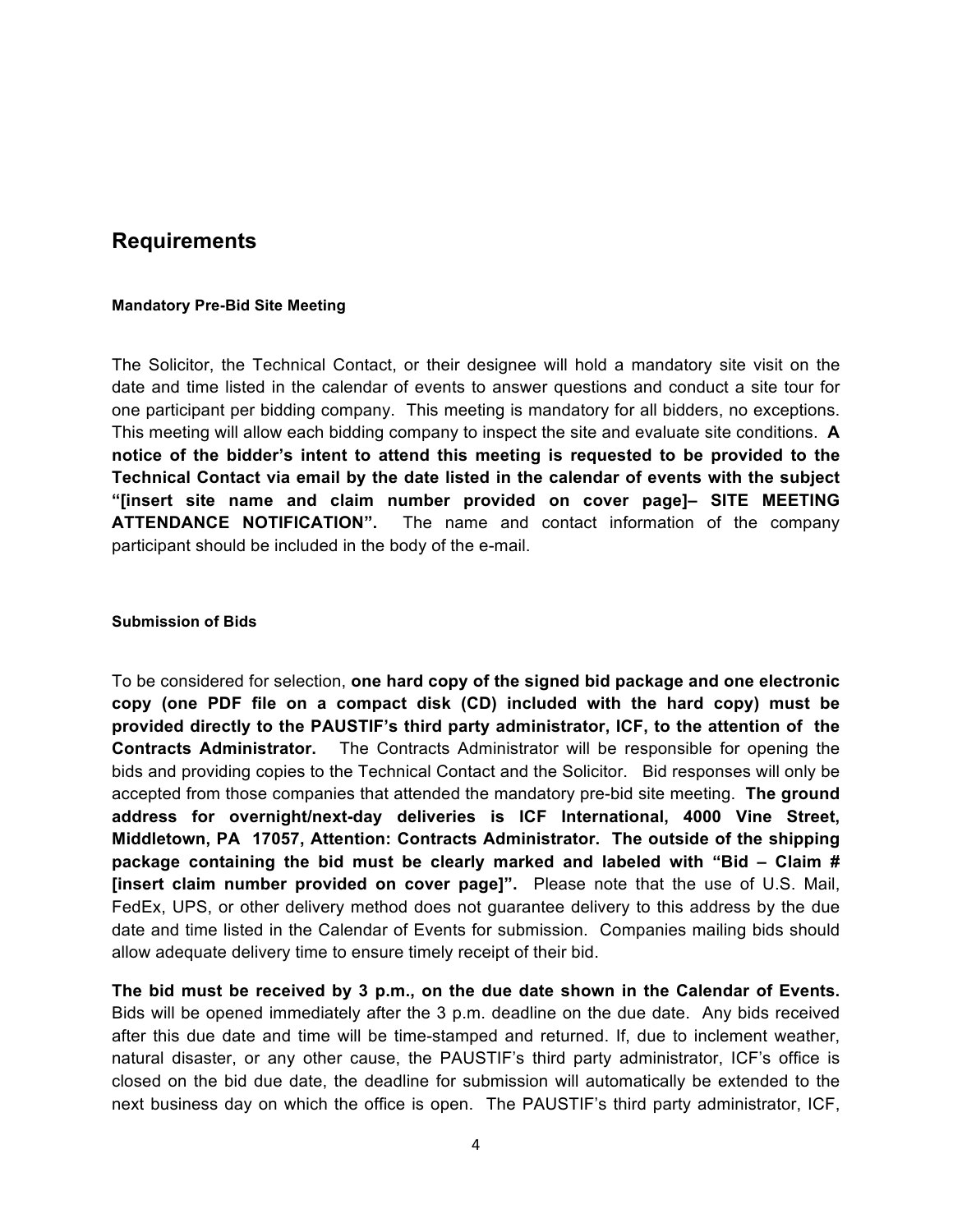may notify all companies that attended the mandatory site meeting of an extended due date. The hour for submission of bids shall remain the same. Submitted bid responses are subject to Pennsylvania Right-to-Know Law.

### **Bid Requirements**

The Solicitor wishes to execute a mutually agreeable contract with the selected consultant ("Remediation Agreement"). The Remediation Agreement is included as Attachment 1 to this Request for Bid. The bidder must identify and document in their bid any modifications that they wish to propose to the Remediation Agreement language in Attachment 1 other than obvious modifications to fit this RFB (e.g., names, dates and descriptions of milestones). The number and scope of any modifications to the standard agreement language will be one of the criteria used to evaluate the bid. **Any bid that does not clearly and unambiguously state whether the bidder accepts the Remediation Agreement language in Attachment 1 "as is", or that does not provide a cross-referenced list of requested changes to this agreement, will be considered non-responsive.** This statement should be made in a Section in the bid entitled "Remediation Agreement". Any proposed changes to the agreement should be specified in the bid; however, these changes will need to be reviewed and agreed upon by both the Solicitor and the PAUSTIF.

The selected consultant will be provided an electronic copy (template) of the draft Remediation Agreement in Microsoft Word format to allow agreement-specific information to be added. The selected consultant shall complete the agreement-specific portions of the draft Remediation Agreement and return the document to the Technical Contact within 10 business days from date of receipt.

The Remediation Agreement fixed costs shall be based on unit prices for labor, equipment, materials, subcontractors/vendors and other direct costs. The total cost quoted in the bid by the selected consultant will be the maximum amount to be paid by the Solicitor unless a change in scope is authorized and determined to be reasonable and necessary. There may be deviations from and modifications to this Scope of Work (SOW) during the project. The Remediation Agreement states that any significant changes to the SOW will require approval by the Solicitor, PAUSTIF, and PADEP. NOTE: Any request for PAUSTIF reimbursement of the reasonable costs to repair or replace a well will be considered on a case-by-case basis.

The bidder shall provide its bid cost using the Bid Cost Spreadsheet (included as Attachment 2) with descriptions for each task provided in the body of the bid document. Please note if costs are provided within the text of the submitted bid and there is a discrepancy between costs listed in the Bid Cost Spreadsheet and in the text, the costs listed within the Bid Cost Spreadsheet will be used in the evaluation of the bid and in the Remediation Agreement with the selected consultant. Bidders are responsible to ensure spreadsheet calculations are accurate.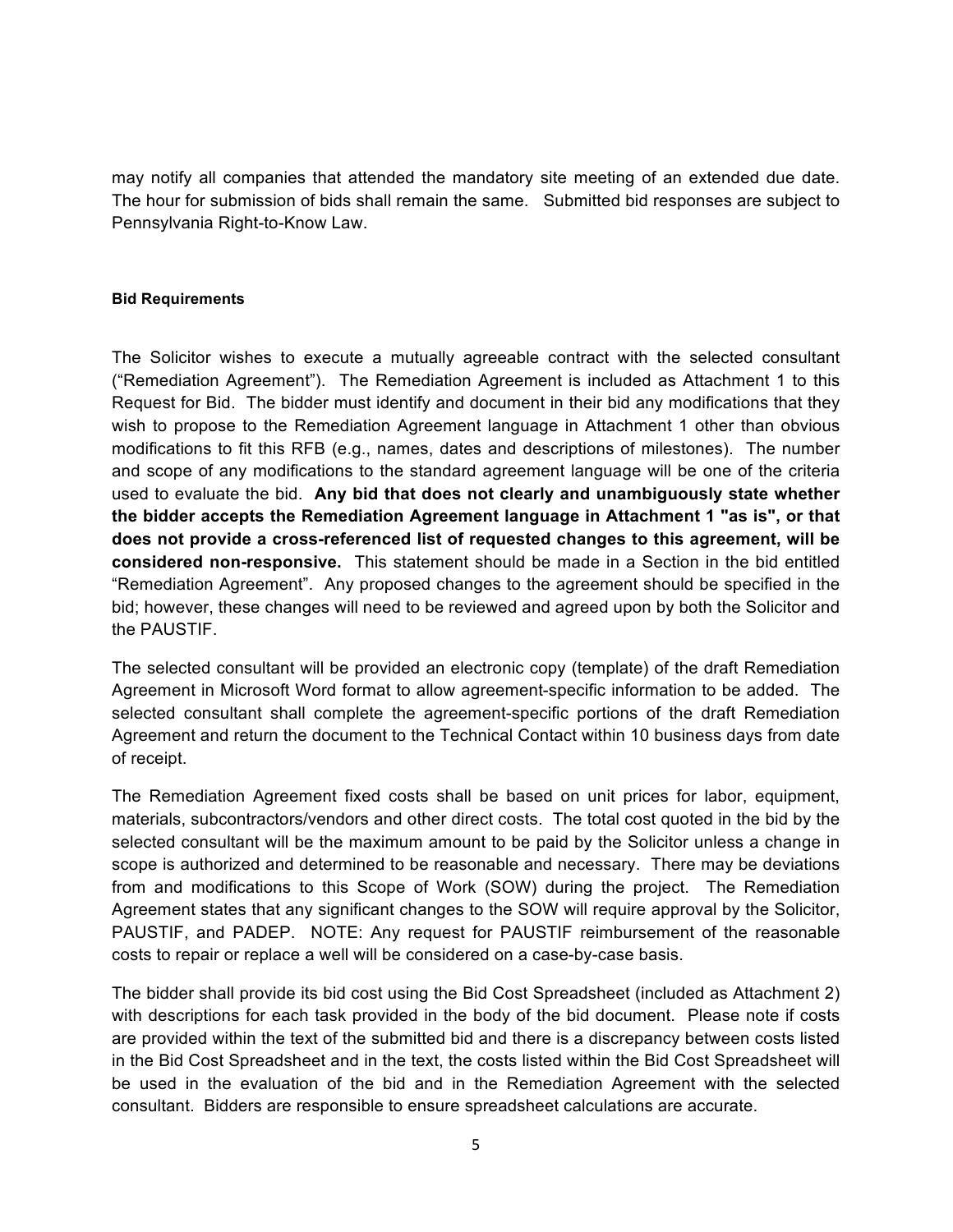In addition, the bidder shall provide:

- 1. The bidder's proposed unit cost rates for each expected labor category, subcontractors, other direct costs, and equipment;
- 2. The bidder's proposed markup on other direct costs and subcontractors (if any);
- 3. The bidder's estimated total cost by task consistent with the proposed SOW identifying all level-of-effort and costing assumptions; and
- 4. A unit rate schedule that will be used for any out-of-scope work on this project.

Each bid will be assumed to be valid for a period of up to 120 days after receipt unless otherwise noted. The costs quoted in the Bid Cost Spreadsheet will be assumed to be valid for the duration of the Remediation Agreement.

Please note that the total fixed-price bid must include all costs, including those cost items that the bidder may regard as "variable". These variable cost items will not be handled outside of the total fixed price quoted for the SOW. Any bid that disregards this requirement will be considered non-responsive to the bid requirements and, as a result, will be rejected and will not be evaluated.

Each bid response document must include at least the following:

- 1. Demonstration of the bidder's understanding of the site information provided in this RFB, standard industry practices, and objectives of the project.
- 2. A clear description, specific details, and original language of how the proposed work scope will be completed for each milestone. The bid should specifically discuss all tasks that will be completed under the Remediation Agreement and what is included (e.g., explain groundwater purging/sampling methods, which guidance documents will be followed, what will be completed as part of the site specific work scope/SCR/RAP implementation). Recommendations for changes/additions to the Scope of Work proposed in this RFB shall be discussed, quantified, and priced separately; however, failure to bid the SOW "as is" may result in a bid not being considered.
- 3. A copy of an insurance certificate that shows the bidder's level of insurance consistent with the requirements of the Remediation Agreement. Note: The selected consultant shall submit evidence to the Solicitor before beginning work that they have procured and will maintain Workers Compensation; commercial general and contractual liability; commercial automobile liability; and professional liability insurance commensurate with the level stated in the Remediation Agreement and for the work to be performed.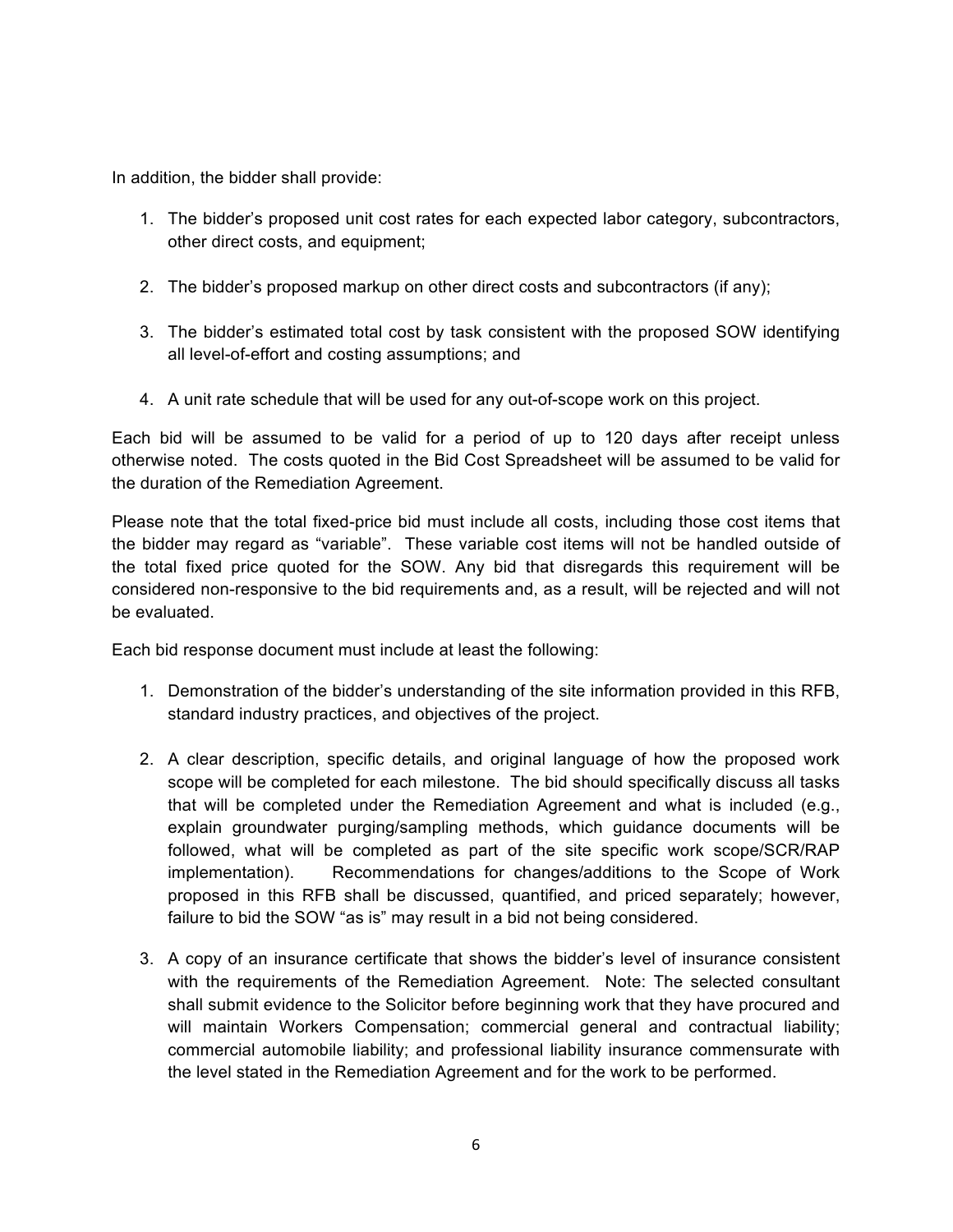- 4. The names and brief resumes/qualifications of the proposed project team including the proposed Professional Geologist and Professional Engineer (if applicable) who will be responsible for overseeing the work and applying a professional seal to the project deliverables (including any major subcontractor(s)).
- 5. Responses to the following specific questions:
	- a. Does your company employ a Pennsylvania-licensed Professional Geologist that is designated as the proposed project manager? How many years of experience does this person have?
	- b. How many Pennsylvania Chapter 245 projects is your company currently the consultant for in the PADEP Region where the site is located? Please list up to ten.
	- c. How many Pennsylvania Chapter 245 Corrective Action projects involving an approved SCR, RAP and RACR has your company and/or the Pennsylvanialicensed Professional Geologist closed (i.e., obtained Relief from Liability from the PADEP) using any standard?
	- d. Has your firm ever been a party to a terminated PAUSTIF-funded Fixed-Price (FP) or Pay-for-Performance (PFP) contract without attaining all of the Milestones? If so, please explain.
- 6. A description of subcontractor involvement by task. Identify and describe the involvement and provide actual cost quotations/bids/proposals from all significant specialized subcontracted service (e.g., drilling/well installations, laboratory, etc.). If a bidder chooses to prepare its bid without securing bids for specialty subcontract services, it does so at its own risk. Added costs resulting from bid errors, omissions, or faulty assumptions will not be considered for PAUSTIF reimbursement.
- 7. A detailed schedule of activities for completing the proposed SOW including reasonable assumptions regarding the timing and duration of Solicitor reviews (if any) needed to complete the SOW. Each bid must provide a schedule that begins with execution of the Remediation Agreement with the Solicitor and ends with completion of the final Milestone proposed in this RFB. Schedules must also indicate the approximate start and end of each of the tasks/milestones specified in the Scope of Work, and indicate the timing of all proposed key milestone activities.
- 8. A description of how the Solicitor, ICF and the PAUSTIF will be kept informed as to project progress and developments, and how the Solicitor (or designee) will be informed of and participate in evaluating technical issues that may arise during this project.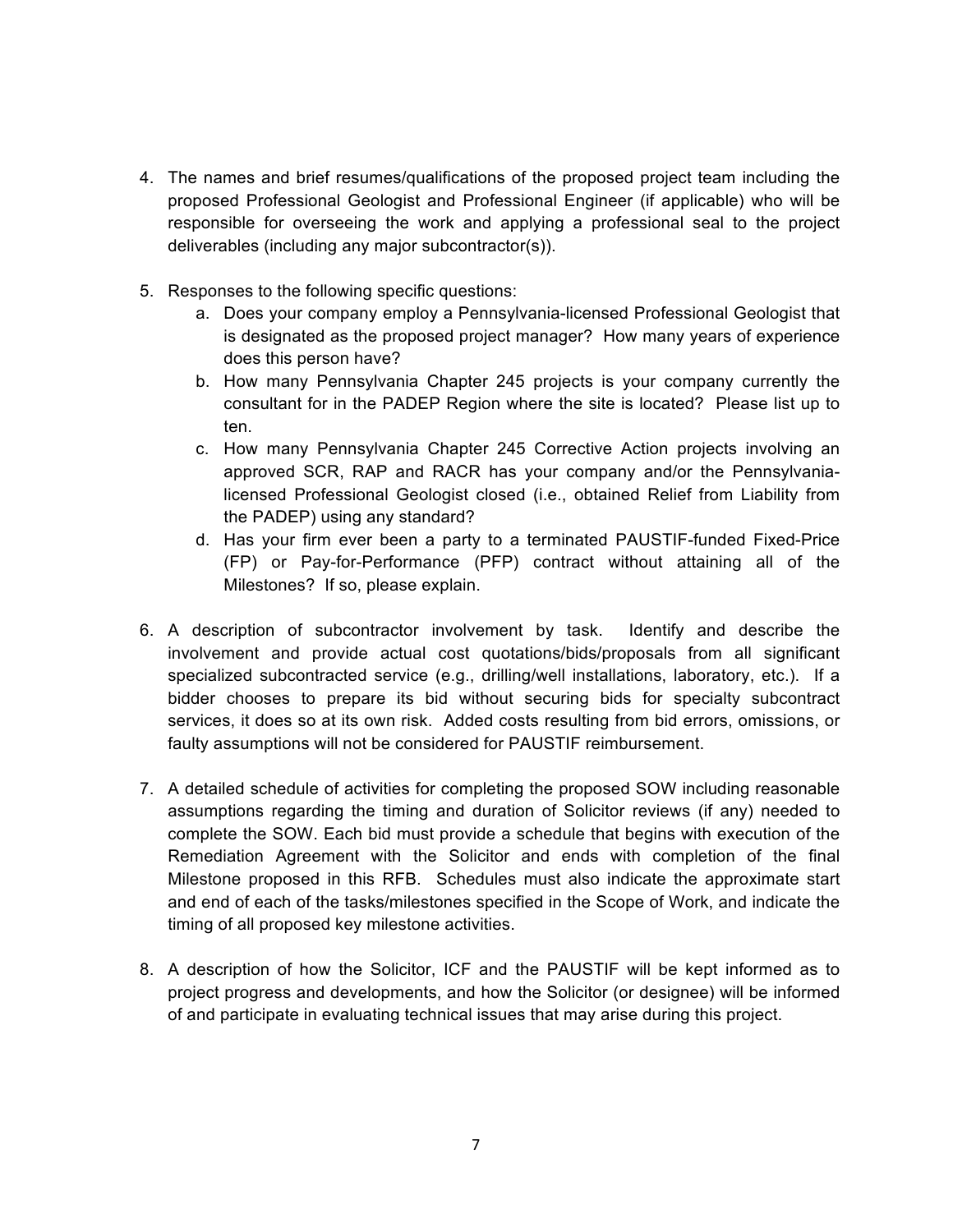- 9. A description of your approach to working with the PADEP. Describe how the PADEP would be involved proactively in the resolution of technical issues and how the PADEP case team will be kept informed of activities at the site.
- 10. Key exceptions, assumptions, or special conditions applicable to the proposed SOW and/or used in formulating the proposed cost estimate. Please note that referencing extremely narrow or unreasonable assumptions, special conditions and exceptions may result in the bid response being deemed "unresponsive".

### **General Site Background and Description**

Each bidder should carefully review the existing information and documentation provided in Attachment 3. The information and documentation has not been independently verified. Bidders may wish to seek out other appropriate sources of information and documentation specific to this site. If there is any conflict between the general site background and description provided herein and the source documents within Attachment 3, the bidder should defer to the source documents.

Site Address

PDQ Mart 1203 Gringo Road Aliquippa, Pennsylvania 15003 Hopewell Township, Beaver County

### Site Location and Operation Information

The Site is occupied by a single story, slab-on-grade building that is currently operated as PDQ Mart convenience store. The Site was operated as a gasoline and diesel fueling station up until 2008. The former UST system was installed in June 1988 and was removed in August 2008. It consisted of four cathodically protected steel tanks (two 3,000-gallon gasoline (Tanks 001 and 002), one 8,000-gallon gasoline (Tank 003), and one 2,000-gallon diesel (Tank 004)), two product dispensers and associated fiberglass product piping. The Site is surrounded by residential and light commercial properties. The closest body of water is an unnamed tributary of the Trampmill Run that crosses through the southeast portion of the Site. Public water is reportedly supplied to the Site and surrounding area by the Creswell Heights Joint Water Authority.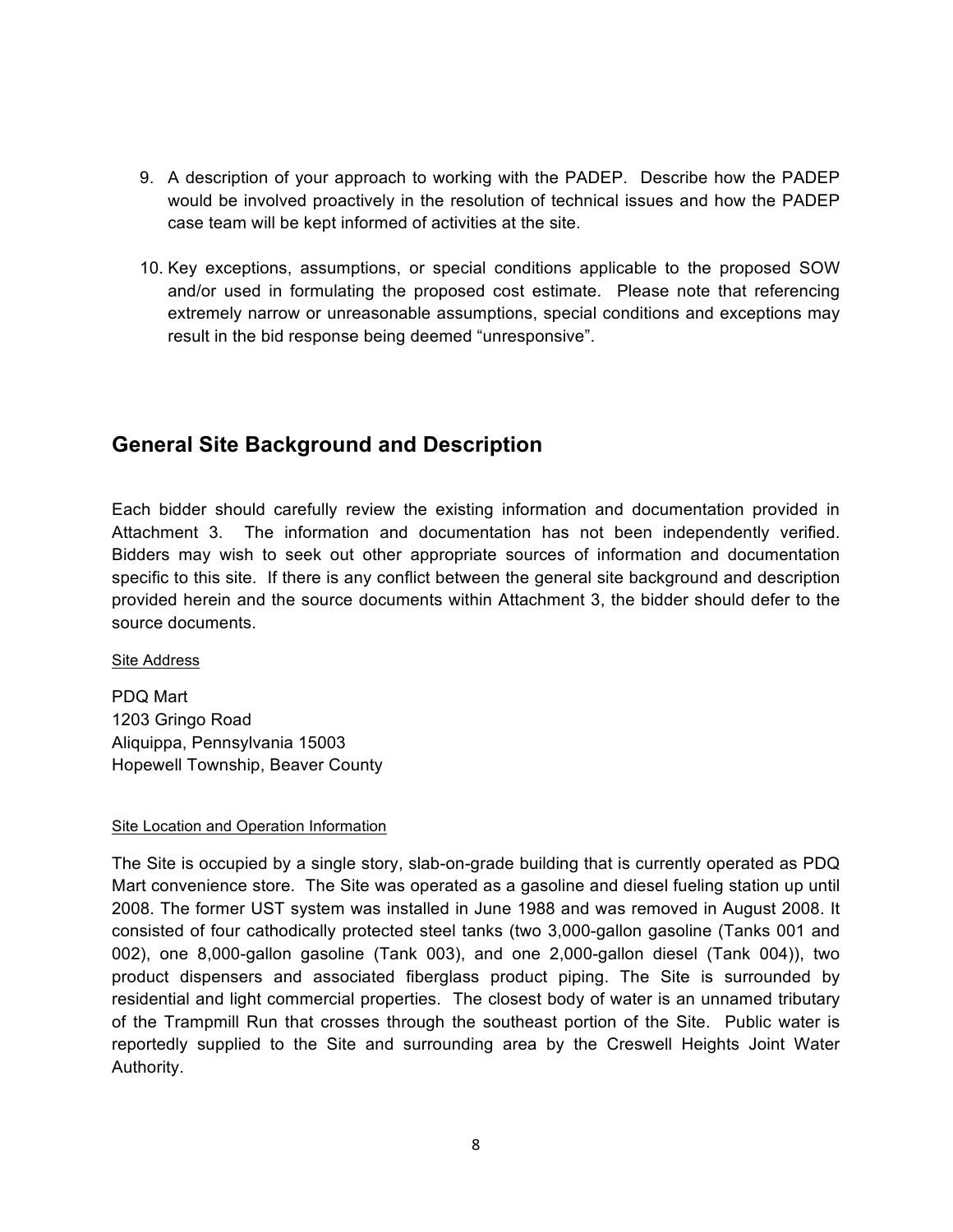### Site Background Information

A detailed history for the Site has been compiled from available files. The chronological summary for the Site is presented below:

On February 6, 2003, a pressure tightness test was conducted on the four USTs and product lines present at the Site. The test identified a leak in the plus gasoline product line and a closer inspection identified an improperly sealed pipe fitting. The faulty product line was taken out of service immediately following the failed inspection and returned to service after repairs were made. PADEP issued a Notice of Violation (NOV) letter for the Site in April 2003.

A Phase II Environmental Assessment/Site Characterization Report (Phase II) was conducted at the Site and was summarized in a report dated June 4, 2003. Three monitoring wells (MW-1 through MW-3) were installed and sampled as part of the Phase II. Laboratory analytical results indicted levels of some of the constituents of concern (COCs) in wells MW-2 and MW-3 greater than their respective PADEP Statewide Health Standard (SHS). The Phase II recommended monitoring natural attenuation and final attainment sampling. PADEP disapproved this approach and advised additional characterization off-site.

A Site Characterization Report (SCR) was completed for the Site and dated October 27, 2006. Characterization activities included a subsurface soil and groundwater investigation, groundwater sampling, stream surface water sampling, aquifer testing and vapor intrusion sampling. A summary of key facts included in the SCR follows:

- A total of 12 groundwater monitoring wells (MW-4 through MW-15) were installed at varying depths at the Site between April 2004 and July 2006.
- Soil samples were collected from two soil borings advanced at the Site in November 2004, as well as from the MW-6 through MW-15 boreholes.
- On February 8, 2005, air samples were collected from three soil vapor monitoring points (SV-1 through SV-3)
- In June 2006, two 1.5-inch shallow wells or drive points (DP-1 and DP-2) were installed off-site on the Rager Property.
- On October 12, 2006, during a groundwater sampling event, free product (non-aqueous phase liquid (NAPL)) was observed in MW-14 for the first time.
- Laboratory analytical results and fate and transport modeling appeared to indicate that MTBE and benzene in groundwater migrated off-site towards the north, onto properties across Gringo Road (Kelly and Blashford properties). Off-site access was not granted and no wells were installed on these properties during the 2006 SCR activities.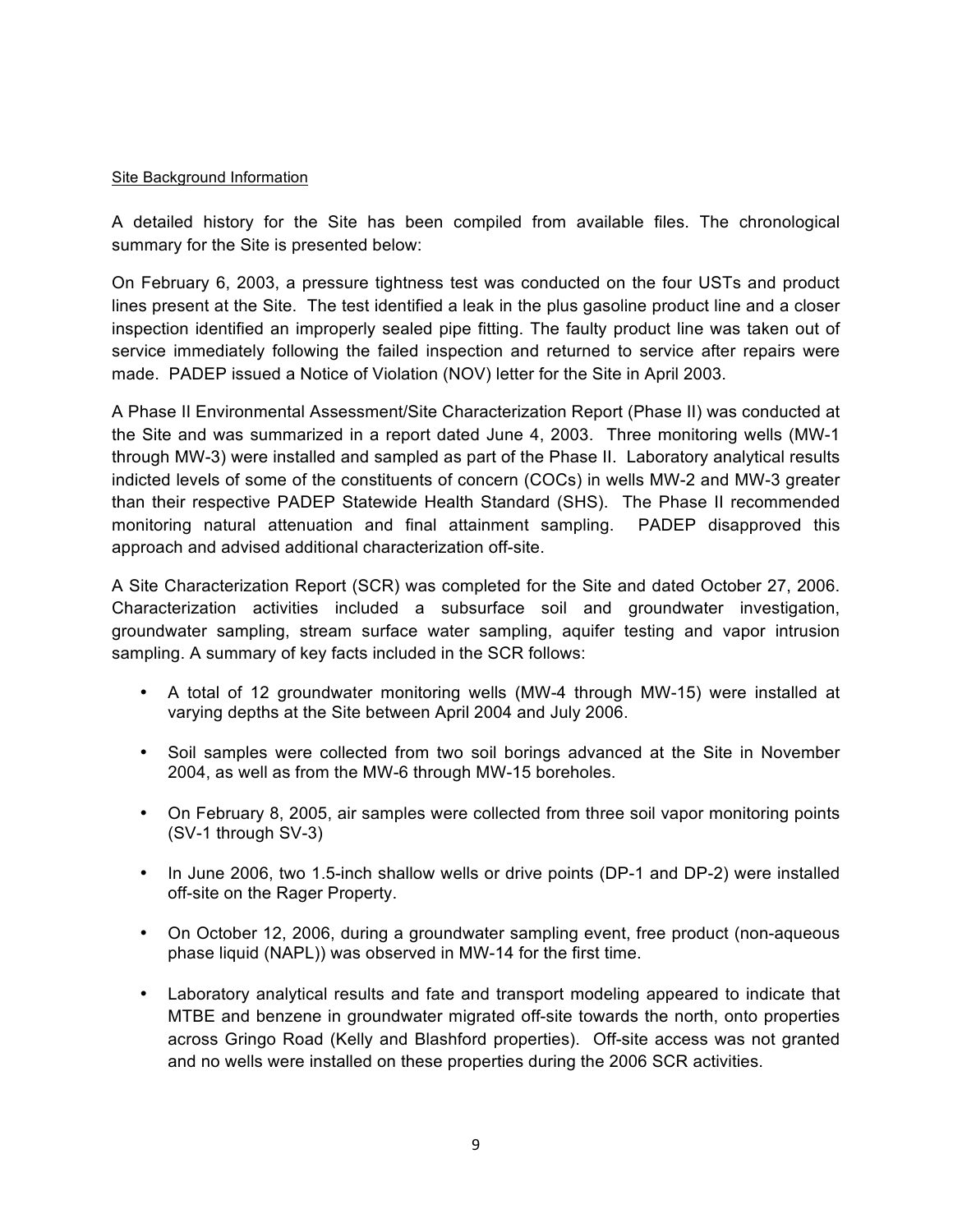In a letter dated January 10, 2007, PADEP acknowledged receiving the 2006 SCR and neither approved or disapproved the report. The Department recognized that issues related to off-site property access prevented the submission of a complete SCR and offered the following technical comments for additional site investigations:

- 1. "The Department agrees that off-site access to the Blashford and Kelly properties is needed to complete definition of the extent of contamination. As indicated previously, the Department is reviewing its options to assist you in gaining the needed access. Obtaining off-site access will allow the installation of additional monitoring points that will aid in determining the extent of contamination, provide downgradient points for calibration of the groundwater model, and provide information that can be used to assess the possibly anomalous monitoring results seen in MW-13.
- 2. Once access is obtained, information should be sought from the property owners regarding their possible use of groundwater wells for drinking water or other uses. This information will be needed in analyzing exposure scenarios during the risk assessment process.
- 3. The need for additional deep wells should be considered. The present information indicates that flow in the lower aquifer is almost directly opposite that seen in the shallow water-bearing unit. If this interpretation is correct, there are presently no deep wells downgradient of the contamination source area.
- 4. The need for additional soil gas sampling is apparent based on results seen to date. The proposed sub-slab soil vapor sampling and analysis should proceed.
- 5. Active remediation by removal of free product from MW-14 should continue as is indicated in the SCR."

An Interim Groundwater Remedial Action Plan (IRAP) was prepared for the Site and received by PADEP on December 10, 2007. The report addressed interim actions designed to mitigate the impact of NAPL on the water table in MW-14. Two recovery wells were proposed for NAPL and groundwater recovery utilizing a high vacuum (Hi-Vac) system. The IRAP was approved by PADEP in a letter dated December 14, 2007 and the two, four-inch recovery wells were installed at the Site on September 24-25, 2008.

A SCR/RAP was completed for the Site and dated February 2011. Characterization activities included the installation of groundwater monitoring wells and soil borings, groundwater and stream surface water sampling, aquifer testing, vapor intrusion sampling, and a groundwater use survey. The RAP outlined the installation of a vacuum enhanced groundwater extraction (VEGE) remedial system and a source area soil excavation combined with chemical oxidation. A summary of key facts included in the SCR/RAP follows: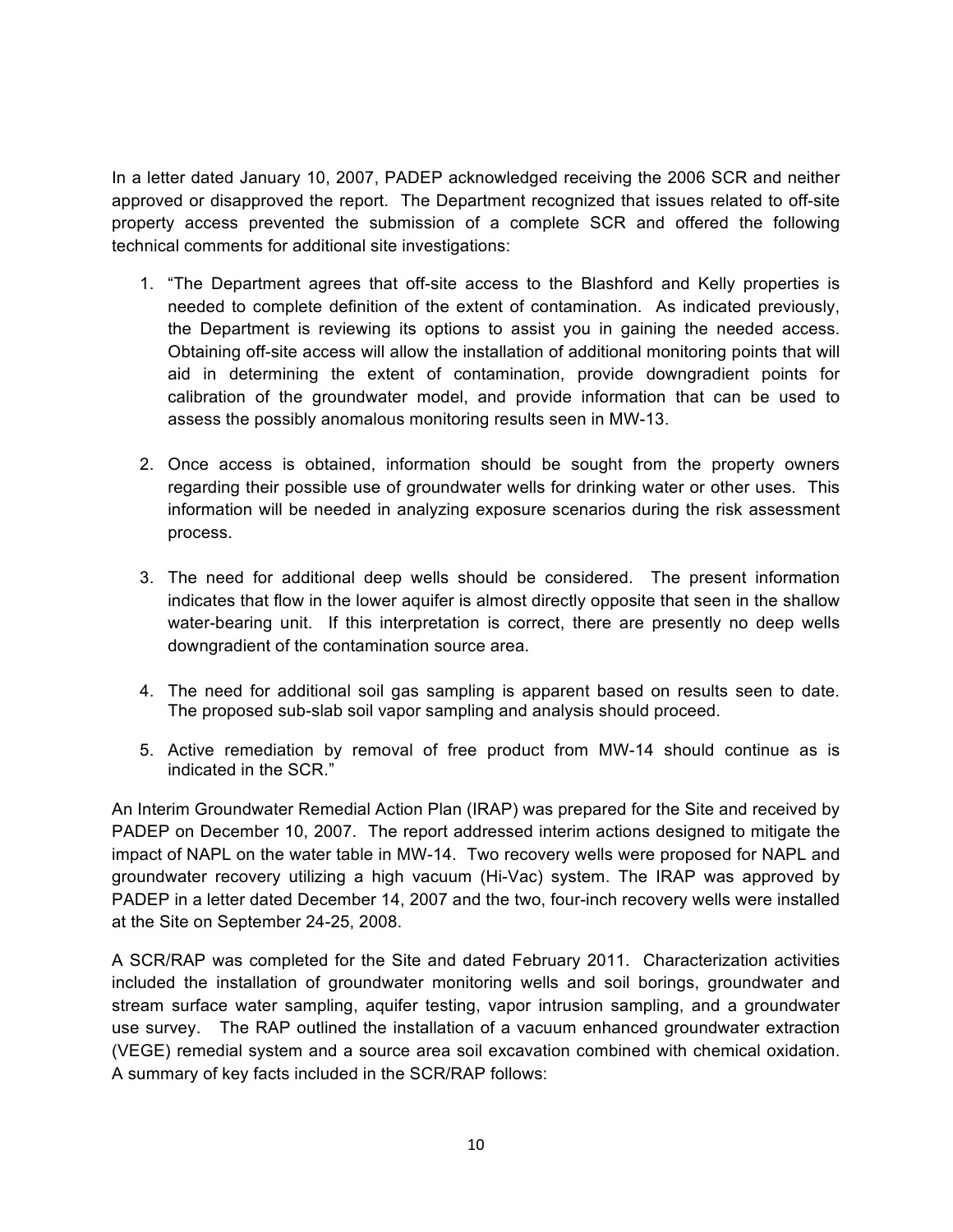- On June 11, 2008, NAPL was discovered in MW-8 for the first time.
- On July 10, 2008, 16 soil borings (SB-3 through SB-18) were advanced at the Site in order to delineate the extent of soil contamination and the need for over excavation during tank removal.
- The UST system was excavated and removed from the Site on August 5-7, 2008. During the tank removal activities, 695 tons of "confirmed petroleum contaminated soil" was removed from areas surrounding the tank field. A total of 17 confirmatory soil samples were collected from the excavation for laboratory analysis.
- Following the tank removal activities, a 12-inch recovery well (RW-1(12")) was installed within the excavation at the former location of monitoring well MW-8.
- In the PADEP Storage System Report Form/Narrative Information dated August 11, 2008, the following comments were made regarding the condition of the USTs excavated:
	- 1. "Contamination was discovered around the STP sump and at the tank bottom (Tank 003). Free product was once again found in the monitoring well just below Tank 004. The tank was removed and gross contamination was found to bedrock at 14 feet. The tank was found to be a STIP-3 tank in excellent condition. No holes were visible.
	- 2. Tanks 002, 003, and 004 were removed with extensive contamination throughout the excavation. All the STP sumps have contamination around them, contamination visible on top of the tanks and found down to bedrock. Pooled product was discovered under Tank 001, black wet product laden soils were found on the excavation bottom traveling along the bedrock toward the monitoring well where free product was found previously (MW-14). Tank 004 is the only tank not a STIP-3. All three tanks were cleaned and examined. No visible holes were found in any of the tanks. Many tank top fittings appeared loose and had contamination around them.
	- 3. Gross contamination was found under the dispensers. Pooled product was found under all the dispensers at bedrock (approximately five feet)."
- On September 24-25, 2008, two recovery wells (RW-1(4") and RW-2) were installed at the Site
- On November 24-25, 2008, eight groundwater monitoring wells (MW-14A, MW-16A, MW-16B, MW-17A, MW-18A, MW-18B, MW-19A, and MW-19B) were installed at the Site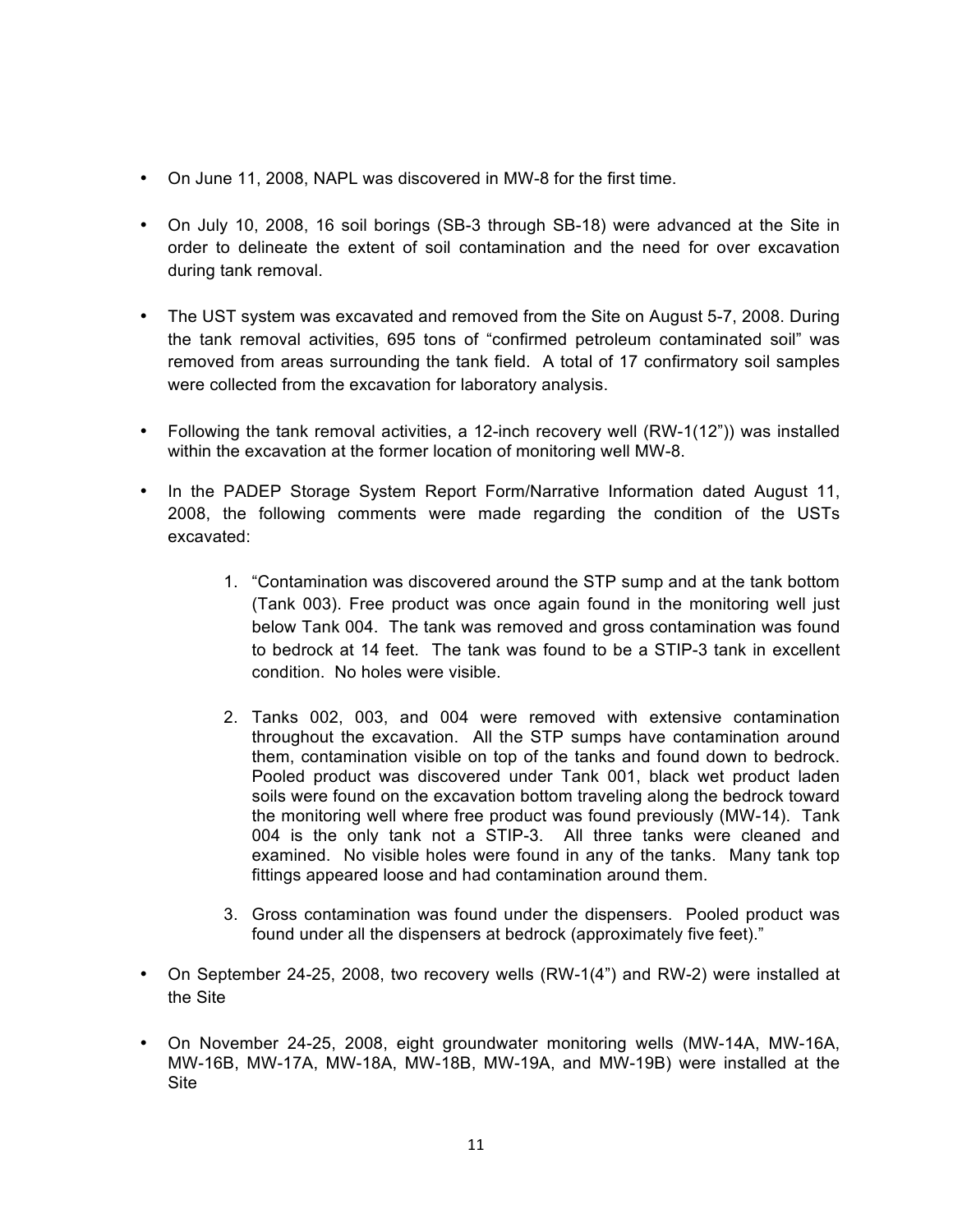- In December 2008, NAPL was present in wells MW-14, MW-16B, MW-18A, and MW-18B. Additional Hi-Vac events, utilizing MW-14 and MW-18B as extraction wells, were conducted.
- Two additional soil vapor monitoring points (SV-4 and SV-5) were installed at the Site and soil vapor samples were collected in January and August, 2009. Laboratory analytical results of SV-2 from both dates indicted concentrations greater than the SHS for several COCs.

The February 2011 SCR/RAP was approved by PADEP in a letter dated August 26, 2011 with the following modifications:

- 1. Additional door-to-door surveys for possible groundwater use need to be performed.
- 2. Should residual contamination remain above SHS after source area soil excavation, a risk assessment using appropriate exposure scenarios for construction/utility workers will need to be performed.
- 3. The SCR/RAP indicates that a risk assessment for dermal contact with impacted groundwater will be performed prior to discontinuing remedial activities. PADEP suggested that this risk assessment may be much more valuable if done before the start of groundwater remediation.
- 4. A residential structure with slab-on-grade construction was used for vapor modeling. An acceptable risk was calculated, however, the limitation of slab construction becomes an engineering control and, as such, will need to be included as a land use restriction/engineering control in the eventual environmental covenant.
- 5. The SCR/RAP states that the Site is intended to be remediated to residential Site Specific Standards (SSS) based on modeling that will be used to predict contaminant concentrations in groundwater. A more powerful groundwater modeling tool than Quick Domenico should be used that will accurately assess the migration of the dissolved plume under Gringo Road, or achieve SHS at the property Point-of-Compliance (POC). If a SSS is selected, there appears to be little opportunity for avoiding a long-term Post Remediation Care Plan that will be made a part of the environmental covenant.
- 6. The SCR/RAP states that the MTBE levels in groundwater will be reduced to ensure no leaching to surface water, however, there is no indication of how this is to be done.
- 7. PADEP has no problem with the VEGE system selected for remediation of the Site, however, should remediation of the Site be subjected to competitive bidding, a VEGE system should be re-evaluated as there may be some cost savings possible with an alternate remedial approach.
- 8. The use of chemical oxidizers is a reasonable remedial approach at this Site; however, its use must be properly sequenced with the other remedial approaches.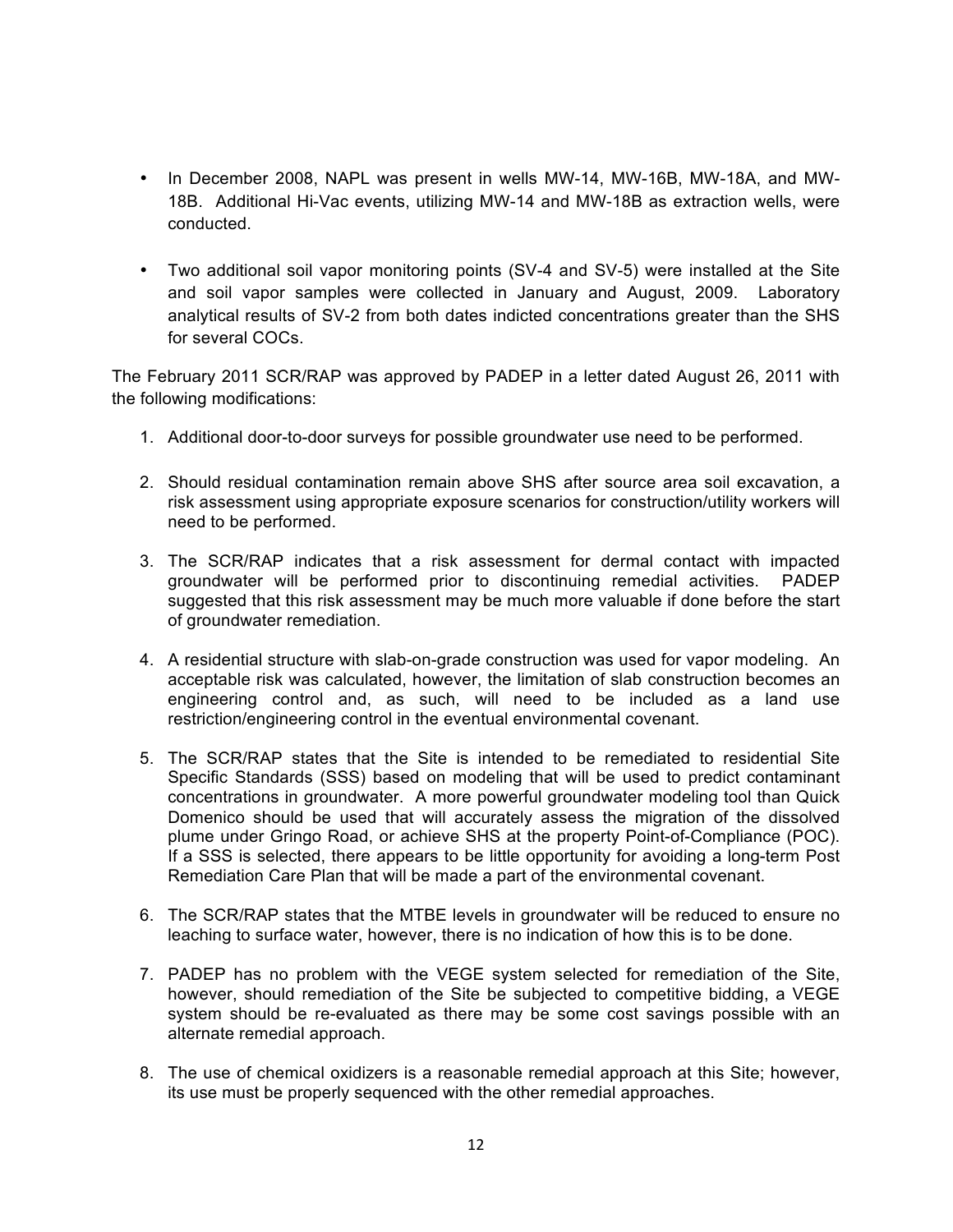- 9. The SCR/RAP indicated that a NPDES permit will be sought for discharge of treated waters into the stream. PADEP advised it may be much more expeditious to obtain permission to discharge into the sanitary sewer if possible.
- 10. Consideration should be given to installing the extraction wells and trench immediately following soil removal, before past site characterization laboratory data is too old to use for soil disposal documentation.
- 11. The SCR/RAP indicates that four quarters of monitoring will be performed after remediation of the Site is complete. Four quarters may be sufficient, however, a statistical demonstration of plume stability will be required in the Remedial Action Progress Report (RACR) regardless of the time necessary for the demonstration.
- 12. A request for waiver of the need for an environmental covenant for Gringo Road will need to be submitted to the Department prior to submission of the RACR.

PADEP sent a letter dated March 14, 2012, to off-site property owner Mr. William Kelly requesting access to his property for purposes of characterizing the release at the Site. Mr. Kelly had been contacted numerous times before by environmental consultants representing PDQ Mart and PADEP, requesting access to his property. The letter suggests that if off-site access is not granted by Mr. Kelly, PADEP may "request the PDQ Mart to complete corrective actions only within the confines of its property and such other adjacent properties that may have allowed access." Please note that the PADEP has indicated that it desires to proceed with remediation without obtaining access to offsite properties across the street.

The most recent RAPR prepared for the Site, dated April 29, 2013, summarized the groundwater sampling event that was conducted on March 26, 2013. A total of 13 monitoring wells were sampled and results indicated the presence of benzene, ethylbenzene, naphthalene, MTBE, 1,2,4-Trimethylbenzene (TMB), and 1,3,5-TMB were detected at the Site at concentrations greater than their respective SHS.

An additional round of groundwater sampling was conducted at the Site in June 2013. Analytical results will be provided to bidders once received.

### **Scope of Work (SOW)**

This RFB seeks competitive bids from qualified contractors to perform the activities in the Scope of Work (SOW) specified herein. The SOW presented in this RFB was provided to the PADEP for review and comment. A response was received from the PADEP with minor comments that were incorporated into the final version of the RFB.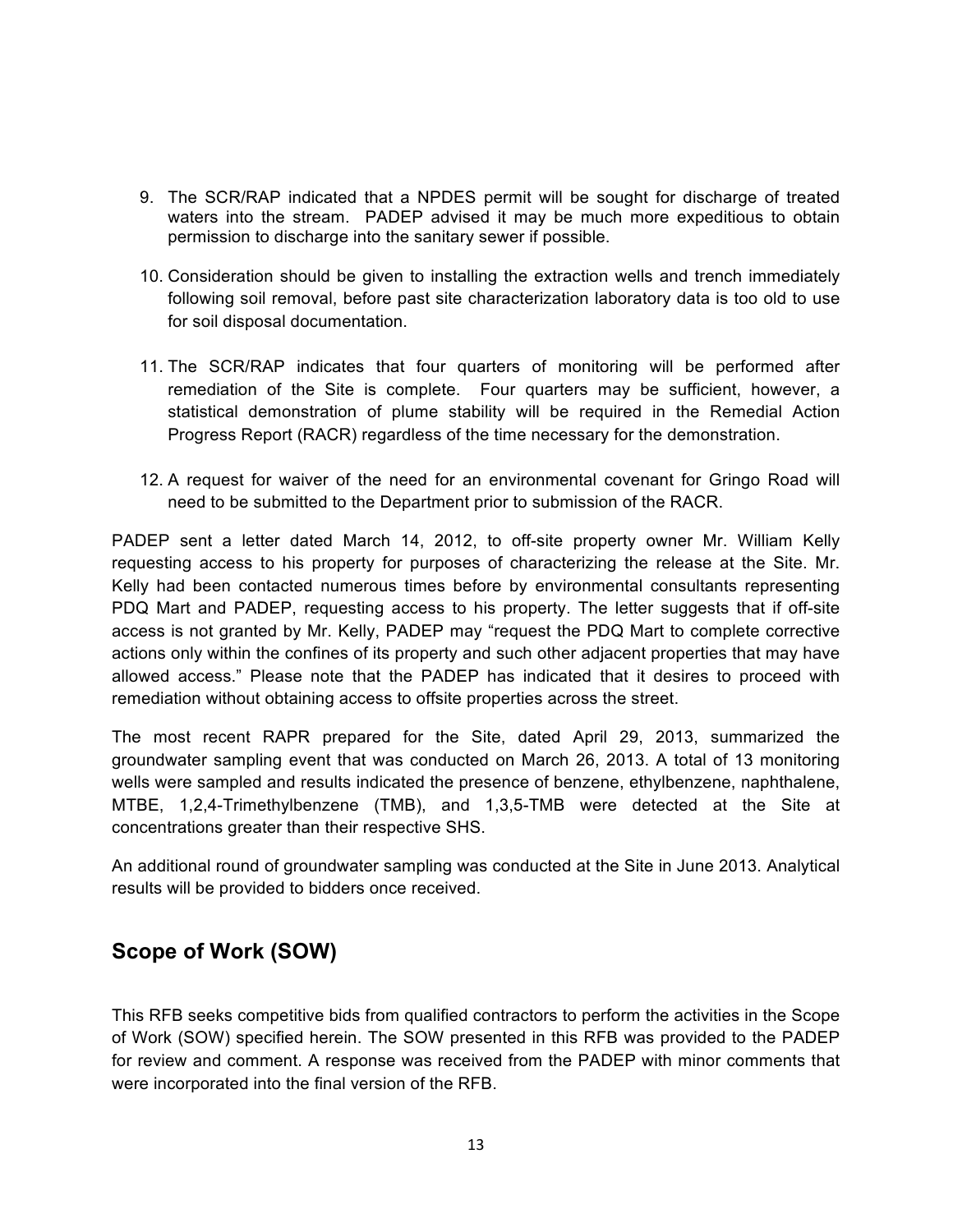### **Objective**

This RFB is seeking qualified firms to prepare and submit a fixed price proposal to complete a Bid to Result project. "Bid to Result" RFBs identify task goals and rely on the bidders to provide a high level of project-specific detail on how they will achieve the goal. Each bid must detail the approach and specific methods for achieving the milestone objectives. In reviewing the quality of bids submitted under Bid to Result solicitations, there is an increased emphasis placed on technical approach and reduced emphasis on cost (as compared to bids for "Defined Scope of Work" RFBs).

### **Constituents of Concern (COCs)**

The list of COCs for this Site include the following:

- Benzene
- Toluene
- Ethylbenzene
- Xylenes
- MTBE
- Naphthalene
- Cumene
- 1,2,4-Trimethylbenzene
- 1,3,5-Trimethylbenzene

### **General SOW Requirements**

The bidder's approach to completing the SOW shall be in accordance with generally accepted industry standards/practices and all applicable federal, state, and local rules, regulations, guidance, and directives. The latter include, but are not limited to, meeting the applicable requirements of the following: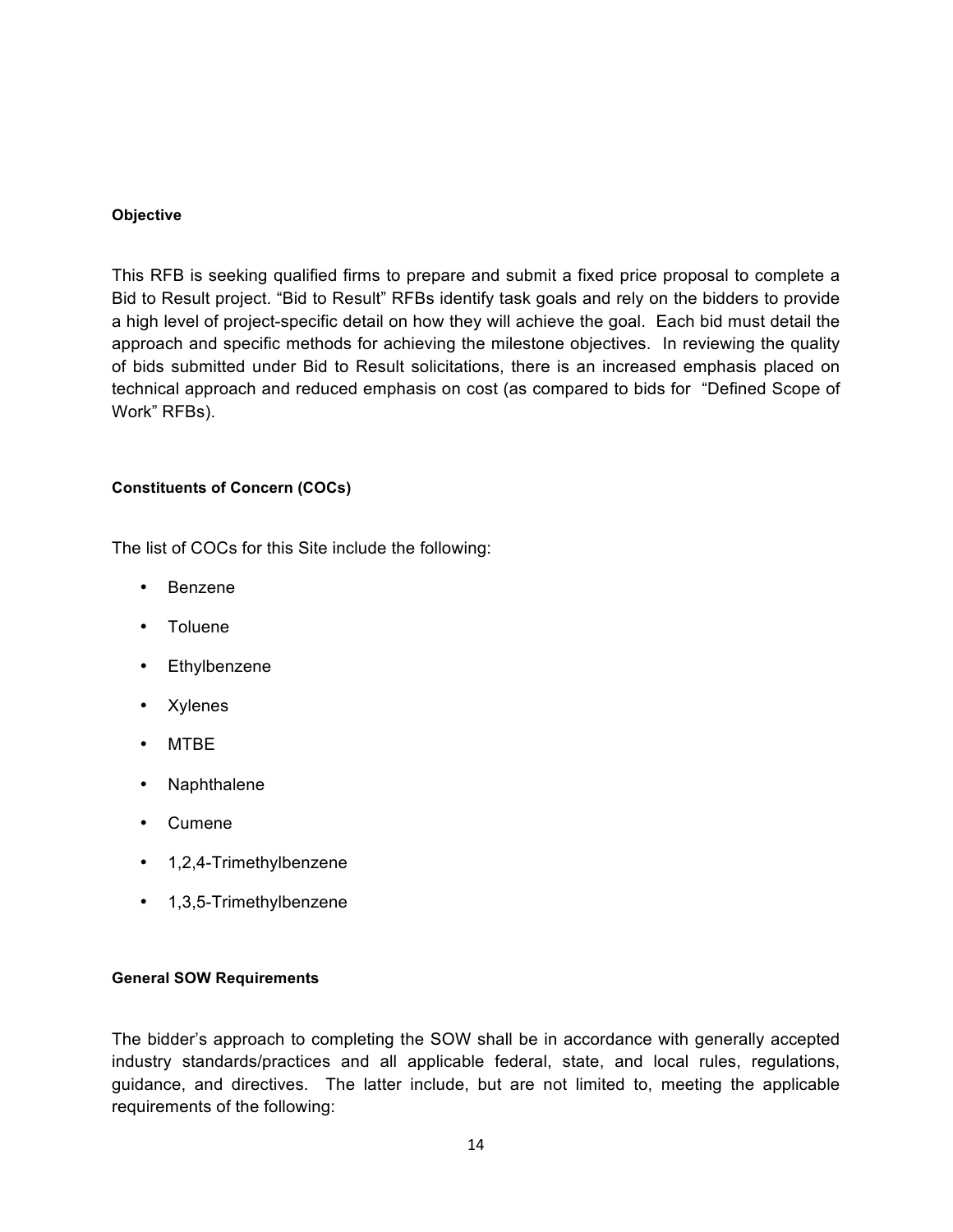- The Storage Tank and Spill Prevention Act (Act 32 of 1989, as amended),
- Pennsylvania Code, Title 25, Chapter 245 Administration of the Storage Tank Spill and Prevention Program,
- The Land Recycling and Environmental Remediation Standards Act of 1995 (Act 2), as amended),
- Pennsylvania Code, Chapter 250 Administration of Land Recycling Program, and
- Pennsylvania's Underground Utility Line Protection Law, Act 287 of 1974, as amended by Act 121 of 2008.

During completion of the milestone objectives specified below and throughout implementation of the project, the selected consultant shall: $1$ 

- Conduct necessary, reasonable, and appropriate project planning and management activities until the project (i.e., Remediation Agreement) is completed. Such activities may include Solicitor communications/updates, meetings, record keeping, subcontracting, personnel and subcontractor management, quality assurance/quality control, scheduling, and other activities (e.g., utility location). Project planning and management activities will also include preparing and implementing plans for Health and Safety, Waste Management, Field Sampling/Analysis, and/or other plans that are necessary and appropriate to complete the SOW, and shall also include activities related to establishing any necessary access agreements. Project planning and management shall include identifying and taking appropriate safety precautions to not disturb site utilities; including but not limited to, contacting Pennsylvania One Call as required prior to any ground-invasive work. As appropriate, project management costs shall be included in each bidder's pricing to complete the milestones specified below.
- Be responsible for coordinating, managing, and completing the proper management, characterization, handling, treatment, and/or disposal of all impacted soils, water, and derivative wastes generated during the implementation of this SOW. The investigation-derived wastes, including purge water shall be disposed of in accordance with standard industry practices and applicable laws, regulations, guidance, and PADEP directives. Waste characterization and disposal documentation (e.g., manifests) shall be maintained and provided to the Solicitor and the PAUSTIF upon request.

As such, all bids shall include the costs of these activities and associated functions within the quote for applicable tasks/milestones.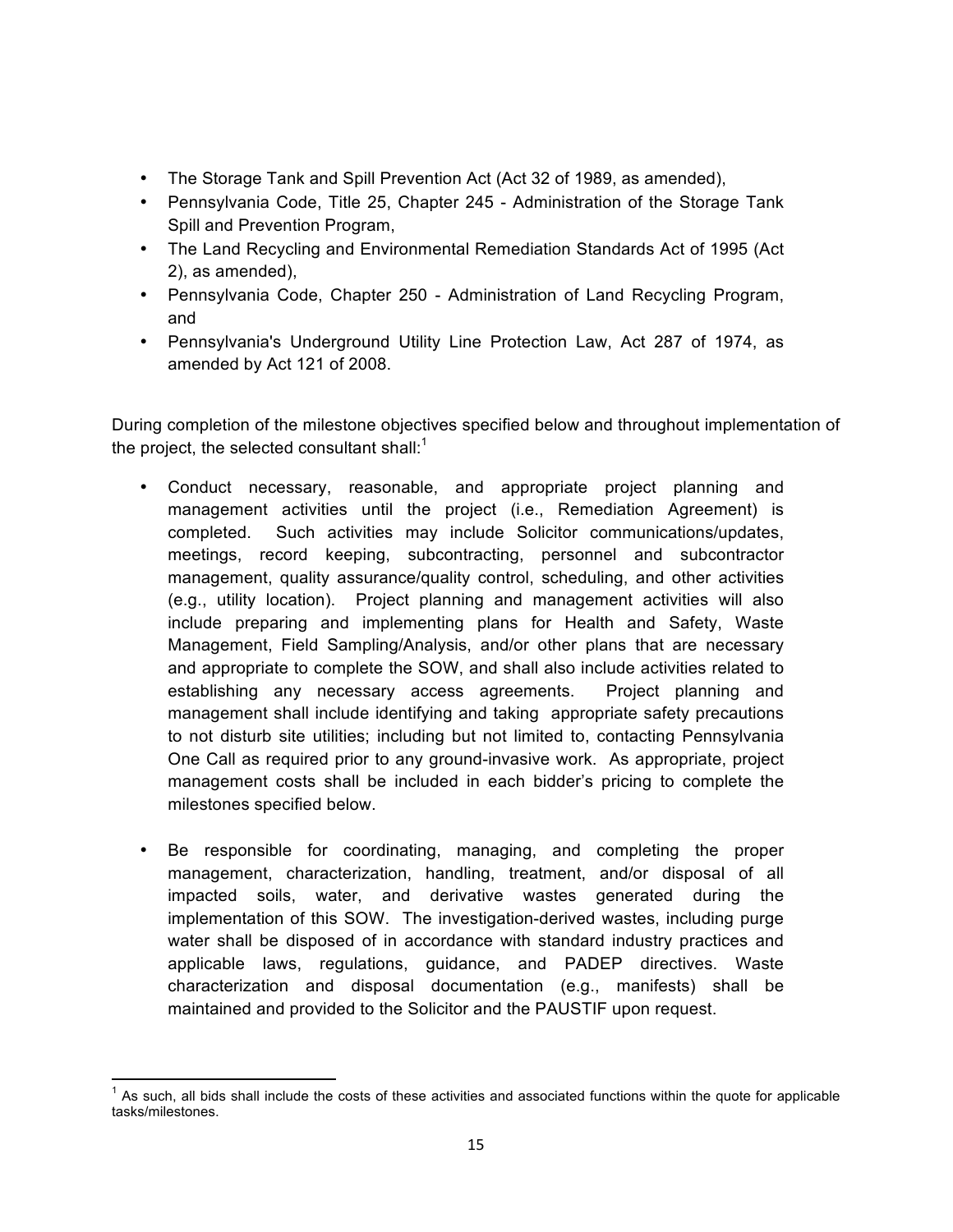- o **The site is located in PADEP Southwest Region:** All investigation derived wastes shall be handled and disposed of per PADEP's Southwest Regional Office guidance. Investigation derived wastes include personal protective equipment, disposable equipment, soil and drill cuttings and groundwater obtained through monitoring well development and purging, as well as equipment decontamination fluids. Investigation derived wastes must be containerized in DOT-approved drums and staged on-site in a pre-determined location, pending results of laboratory analyses and selection of final disposal method(s). Each container must be labeled to indicate contents, site location and date of generation. It is the selected consultant's responsibility to conform with current PADEP Southwest Regional Office guidance requirements.
- Be responsible for providing the Solicitor and facility operator with adequate advance notice prior to each visit to the property. The purpose of this notification is to coordinate with the Solicitor and facility operator to ensure that appropriate areas of the property are accessible. Return visits to the site will not constitute a change in the selected consultant's SOW or result in additional compensation under the Remediation Agreement.

### **Site–Specific Milestones**

As part of this RFB, the selected consultant will need to consider the following site specific guidelines:

- **Scheduling:** As part of this RFB, the selected consultant shall provide a clear deadline (i.e. within 30 days of the contract being executed) as to when each of the milestones will be completed. This includes the expected date (i.e. within 90 days of the contract being executed) when the draft reports will be submitted to the Solicitor, PAUSTIF and B&B for review. All on-site work should be completed during the normal working days and hours of 8 am to 5 pm from Monday through Friday.
- **Responsibility:** The selected consultant will be the consultant of record for the Site. They will be required to take ownership and responsibility for the project and will be responsible for representing the interests of the Solicitor and ICF/PAUSTIF with respect to the project. This includes utilizing their professional judgment to ensure reasonable and appropriate actions are recommended and undertaken to protect sensitive receptors, adequately remediate the Site, and move the Site towards closure.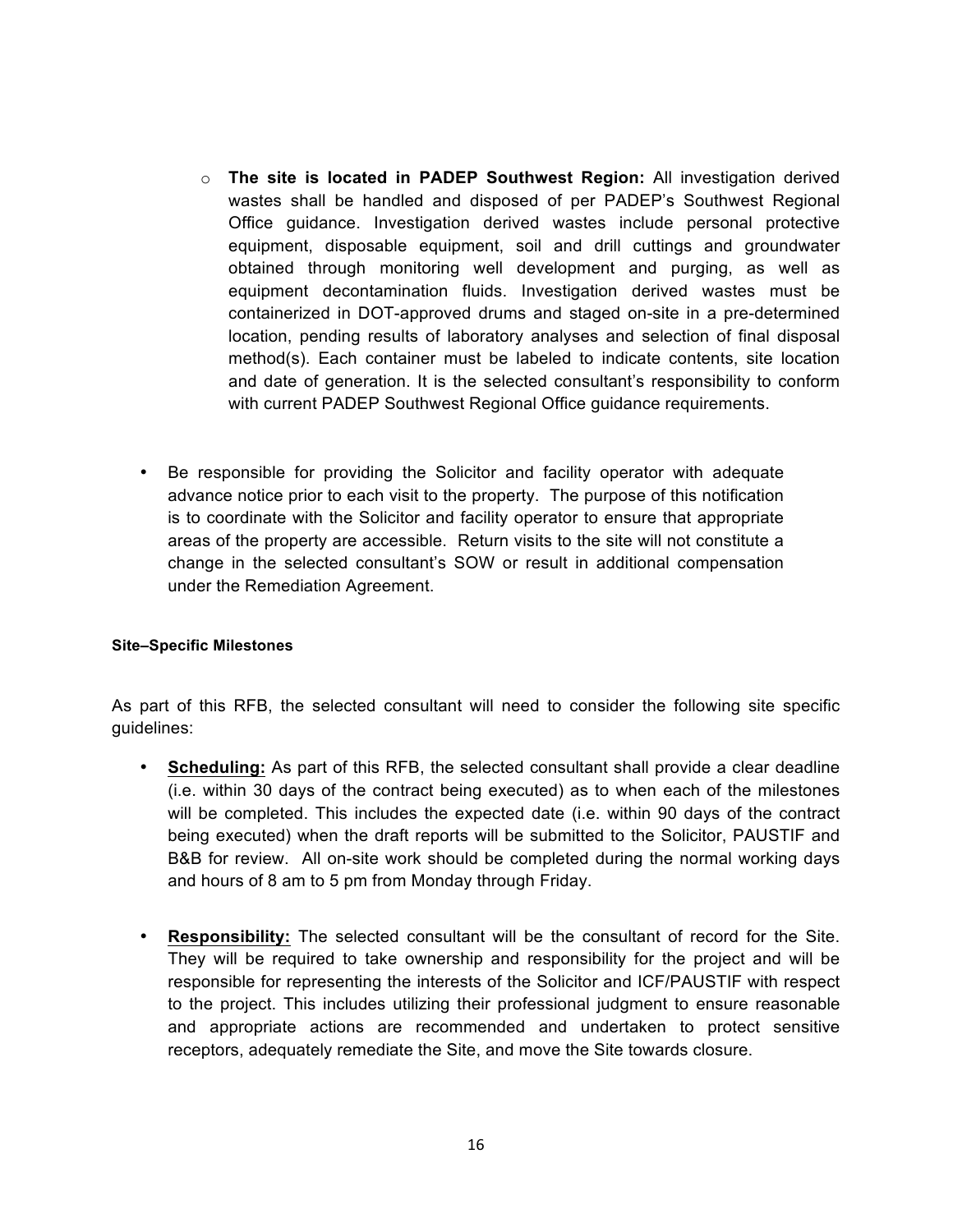- **Scope of Work:** Please bid the scope of work as provided in the RFB. Consultants are welcome to propose or suggest a change in the SOW; however the consultant should bid the SOW as presented in the RFB and provide any suggested modification to the SOW and provide the cost difference (+ or -) separately in the proposal.
- **Safety Measures**: Each consultant should determine the level of safety measures needed to appropriately complete the milestones. Specifically, if a consultant feels it is appropriate and necessary to complete activities such as hole clearing activities, the cost should be included in their proposal and costs. More importantly, if a consultant includes the cost to complete safety activities, they should specify it in their proposal and discuss why it is appropriate and necessary and indicate which methods will be utilized and to what extent. As discussed in the RFB, cost is not the only factor when evaluating proposals and other factors are taken into consideration during the review process, including appropriate safety measures.
- **Waste Disposal: All IDW waste** (soil/rock cuttings as well as all liquids) should be disposed of per the instructions included in the "General SOW Requirements" section of the RFB. Bidders will be responsible for arranging any offsite waste disposal (if required) and including costs in their bid response to cover the disposal of all potential waste related to the milestones included in the SOW. Containerized soil and groundwater may be temporarily stored on site, but should be removed from the Site in a timely manner. In an effort to eliminate or minimize the need for change orders on a fixed price contract, please include costs to dispose of all anticipated volumes of waste in your bid response. PAUSTIF will not entertain any assumptions on the contract with regards to a volume of waste (i.e. Project costs assume that no more than 1,000 gallons of groundwater will require disposal after the completion of the pump test). Bidders will be responsible for including costs in their bid response to cover the disposal of all potential waste related to the milestones included in the SOW. Please estimate the volume of waste using your professional opinion, experience, and the data provided. Invoices submitted to cover additional costs on waste generated as part of activities included under the fixed price contract for this Site will not be paid.
- **Off-site Access Issues:** The current consultant as well as the PADEP have repeatedly attempted to obtain access from off-site property owners. All attempts to date have been unsuccessful. As such, the PADEP case manager has encouraged the completion of remediation at the Site taking into consideration the current catalog of data rather than continuing to wait for access to be granted. Bid responses should not propose additional off-site activities or remediation.

The following Milestones are to be included in bid responses: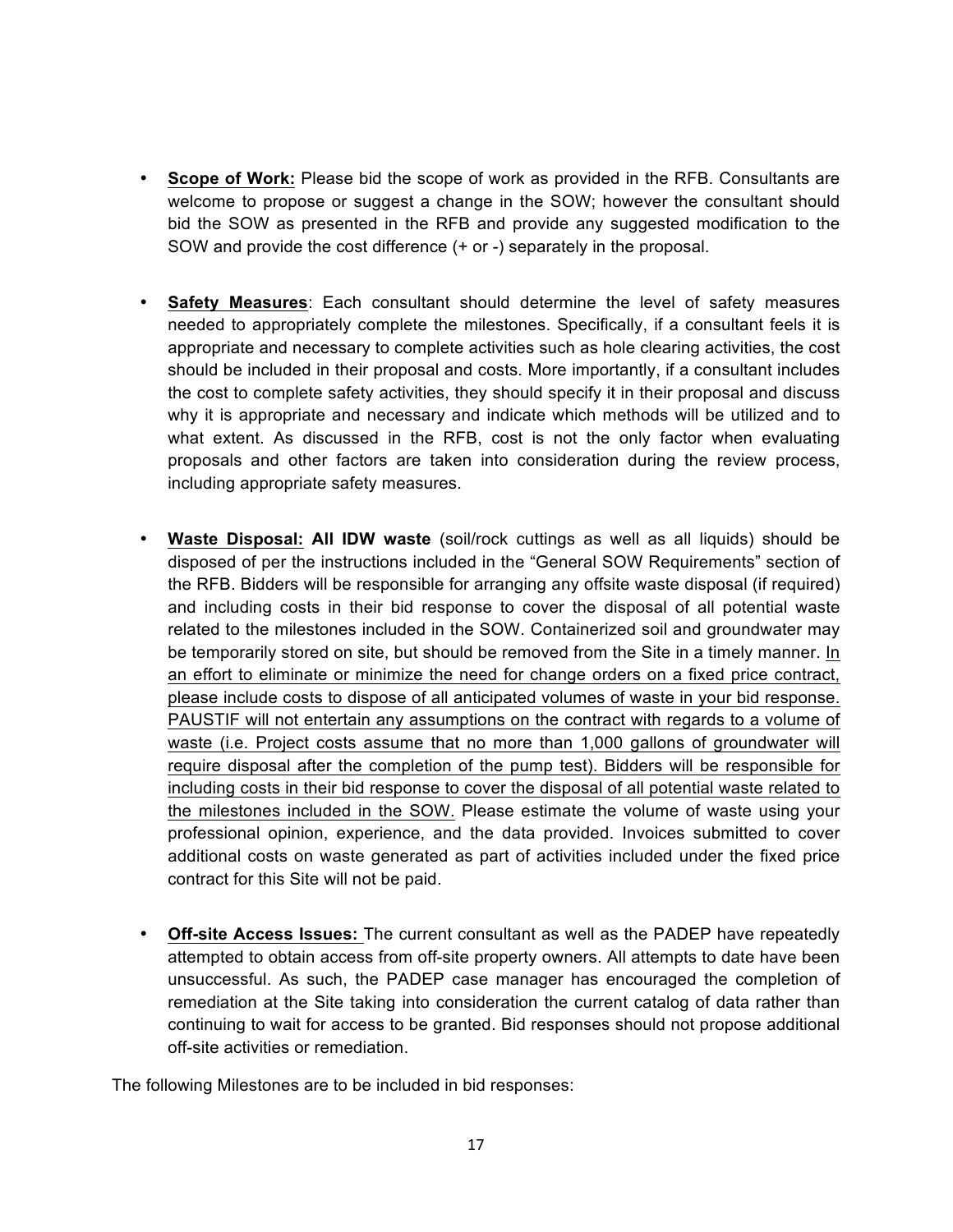**Milestone A – Supplemental Site Characterization Activities and Reporting.** This milestone provides bidders the opportunity to identify which additional site characterization work will be completed in advance of finalizing the remedial approach design and moving ahead with its implementation. Conducting supplemental investigative activities under this milestone is mandatory. PAUSTIF will be reimbursing up to \$10,000 for supplemental site characterization and reporting costs under this milestone. Bidders are to describe what supplemental site characterization will be completed, the rationale for the work and how the derived data will be used. For purposes of bidding, and to ensure consistent cost scoring of bids, each bidder will enter exactly \$10,000 as the bid price for Milestone A in the Standard Bid Cost Spreadsheet. PAUSTIF will only reimburse up to \$10,000 of reasonable and necessary costs for those tasks actually performed. The selected bidder must provide time and material documentation in addition to supporting documentation required (in Exhibit C of the executed Remediation Agreement) to support the requested reimbursement and completion of this milestone.

Bidders may use this opportunity to: 1) confirm any elements of the site characterization completed by a previous consultant; 2) address any perceived data gaps in the existing site characterization work; 3) assist in the evaluation and determination of remedial technologies and system design; 4) assist with refining the cleanup timeframe estimate and/or other reasons related to validating the bidder's remedial approach and design.

**Milestone B – Pilot Testing.** Bidders shall prepare a conceptual remedial action plan including the conceptual design of a remedial system in their response to this RFB. It is industry practice to perform a pilot test or remedial feasibility test and provide the results of this testing in the RAP. The purpose of the pilot test is to:

- Confirm that the proposed technology is technically feasible
- Confirm that the proposed technology is cost-effective
- Confirm that the proposed technology will provide a timely closure
- Determine design criteria

The bidder shall provide a detailed description of the proposed pilot testing including rationale, the use of existing or installation of new data monitoring/collection points, proposed equipment to be used, and the data that is proposed to be collected. Additionally, the bidder shall specify up to five basic, objective criteria that would be evaluated to determine whether the remedial action proposed in the bid response document is feasible. The criteria shall be listed with an upper and lower limit that will define the range of acceptable results. These criteria must be tightly-controlled measurements or calculations that could be independently measured or verified by others during the pilot test.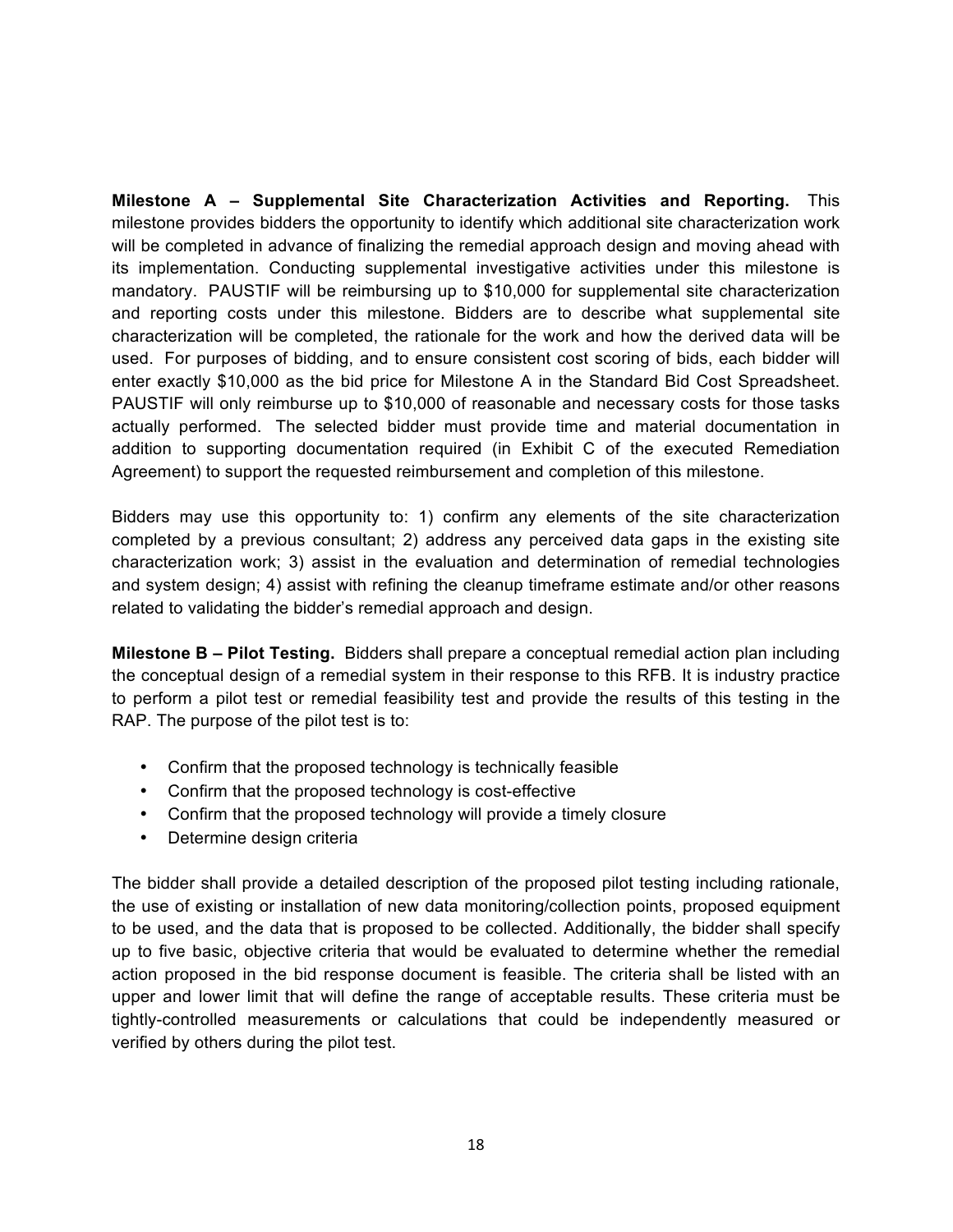**Pilot Study "Off-Ramp" / Changed Condition.** The selected consultant and the Solicitor are protected from being obligated to move forward with a remedial action under Milestone E if the Milestone E proposed remedial approach is not optimal or is expected to fail based on new site characterization or pilot study data from Milestone B. While the selected bidder will be under no obligation to cancel the eventual Fixed-Price Remediation Agreement if the site characterization or pilot test results are outside the criteria or range specified in the bidder's RFB Solicitation response, the following conditions will apply:

- 1. With advanced Solicitor and USTIF approval, the selected bidder may elect to modify the Milestone E remediation plan and continue with the project at no additional cost; that is, for the same total fixed price found in the RFB Solicitation response, based on the remaining fixed description and price for the remaining tasks.
- 2. If the Solicitor or USTIF choose not to approve the selected bidder's revised plan adjusting to the new Milestone B data, the Remediation Agreement for the project will terminate.
- 3. Or if the selected bidder adequately demonstrates the site conditions revealed by Milestone B activities are significant and could not have reasonably been expected prior to conducting the Milestone B activities, the selected bidder may elect to not proceed and withdraw from / terminate the Remediation Agreement for the project.

Bidders shall, therefore, specify within their bids the critical criteria (if any) that will be used by Solicitor and the selected bidder to evaluate the significance of data obtained through Milestone B activities. These critical criteria shall be used to assess if the new data change the feasibility of the Milestone E proposed remedial approach. As such, and as applicable, bids shall list an upper and lower limit for each critical criterion that will define the range of acceptable results (i.e., feasibility study or pilot testing results) relevant to the proposed Milestone E remedial approach. These criteria must be measurements or calculations that could be independently measured or verified by others during testing. Based on these criteria, Exhibit A of the Fixed-Price Agreement (Attachment 3) will contain a provision allowing modification of the Milestone E remediation plan at no additional cost or cancellation of the Agreement should test results (i.e., the data obtained during the implementation of Milestone B) not meet certain bidder-defined criteria bounds (ranges). Each bidder, therefore, shall explicitly specify any and all critical criteria and their associated acceptable ranges for key design elements on which the Milestone E proposed remedy depends (i.e., the critical criteria and quantified ranges of values that will make the proposed conceptual remedial action plan technically feasible, cost-effective, and timely).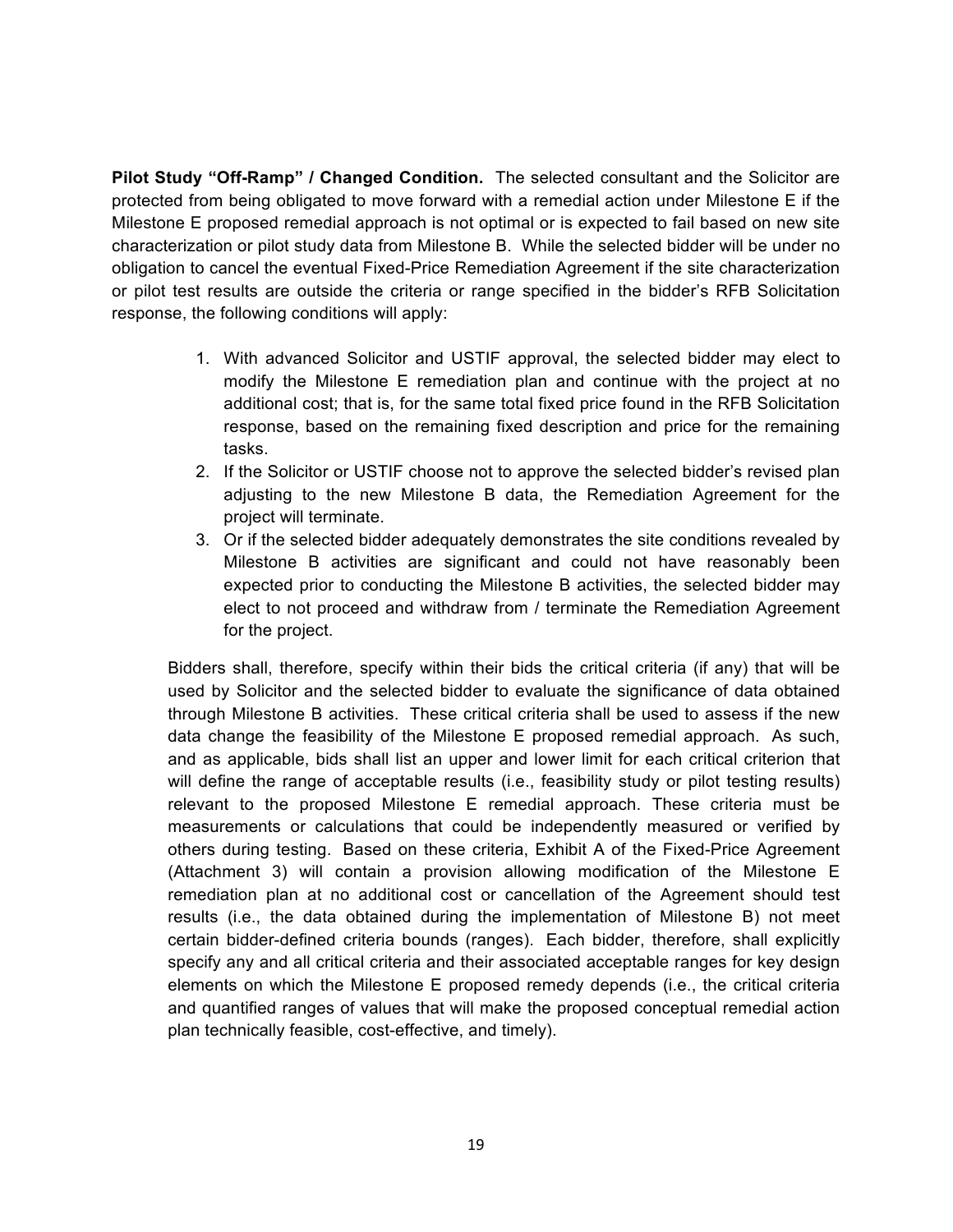For example, bids shall include language like, "For our Milestone E proposed remedial action approach to be successful and for the technology(ies) used thereby to operate as planned and meet our proposed cleanup schedule, the Milestone B testing must show:

- 1. A hydraulic conductivity greater than X;
- 2. A pumping rate exceeding XX gpm at the end of YY hours of vacuum enhanced pumping;
- 3. The capacity to generate a soil vapor extraction vacuum of at least Y in the native soil while not exceeding a soil flow rate of Z; and
- 4. Iron and manganese hardness within groundwater at or below XX milligrams per liter (mg/L)."

End of example bid language. Actual bid language, if any, and the associated critical criteria will vary by bidder. Please note that the Changed Condition criteria only applies to data from the Milestone B activities. Should it eventually be found once the Milestone D proposed remedial solution is implemented that the site, in fact, does exceed the critical criteria ranges, this will not constitute a Changed Condition since the selected bidder was given the opportunity under Milestone B to finish establishing site conditions.

The critical criteria identified in each bid and their associated acceptable range of testing results will be evaluated by the bid evaluation committee as part of the technical review. Unrealistic criteria or criteria that are unreasonably narrow will reduce the favorability of the bid as viewed by the bid review committee.

The selected consultant will prepare a Pilot Test Report and submit it to the Solicitor with a copy to both the PAUSTIF (or its designated representative) and Technical Contact. The Pilot Test Report shall show that the pilot test was conducted according to their bid and shall constitute a documentation for payment on Milestone B regardless of the result. If the results of the pilot testing show that the proposed remedial action is feasible based on the specified criteria and ranges, the selected consultant shall move forward on the project. However, if the results of the pilot testing show that the proposed remedial action is not feasible based on the specified criteria, either the selected consultant or the Solicitor may elect to cancel the Remediation Agreement (See Provisions in Exhibit A of the Draft Remediation Agreement provided as Attachment 1). This stage of the project is referred to as the "Pilot Test Off-Ramp" and is intended to protect the selected consultant and the Solicitor from continuing with a remediation plan that is expected to be far from optimal or expected to fail. The selected bidder is under no obligation to cancel the contract if the pilot test results are outside the criteria or range specified in the RFB Solicitation response, and may proceed with a system designed to remediate the site using the criteria defined in the pilot test even if that system varies from that which was proposed in the RFB solicitation if the Solicitor agrees and elects not to cancel contract.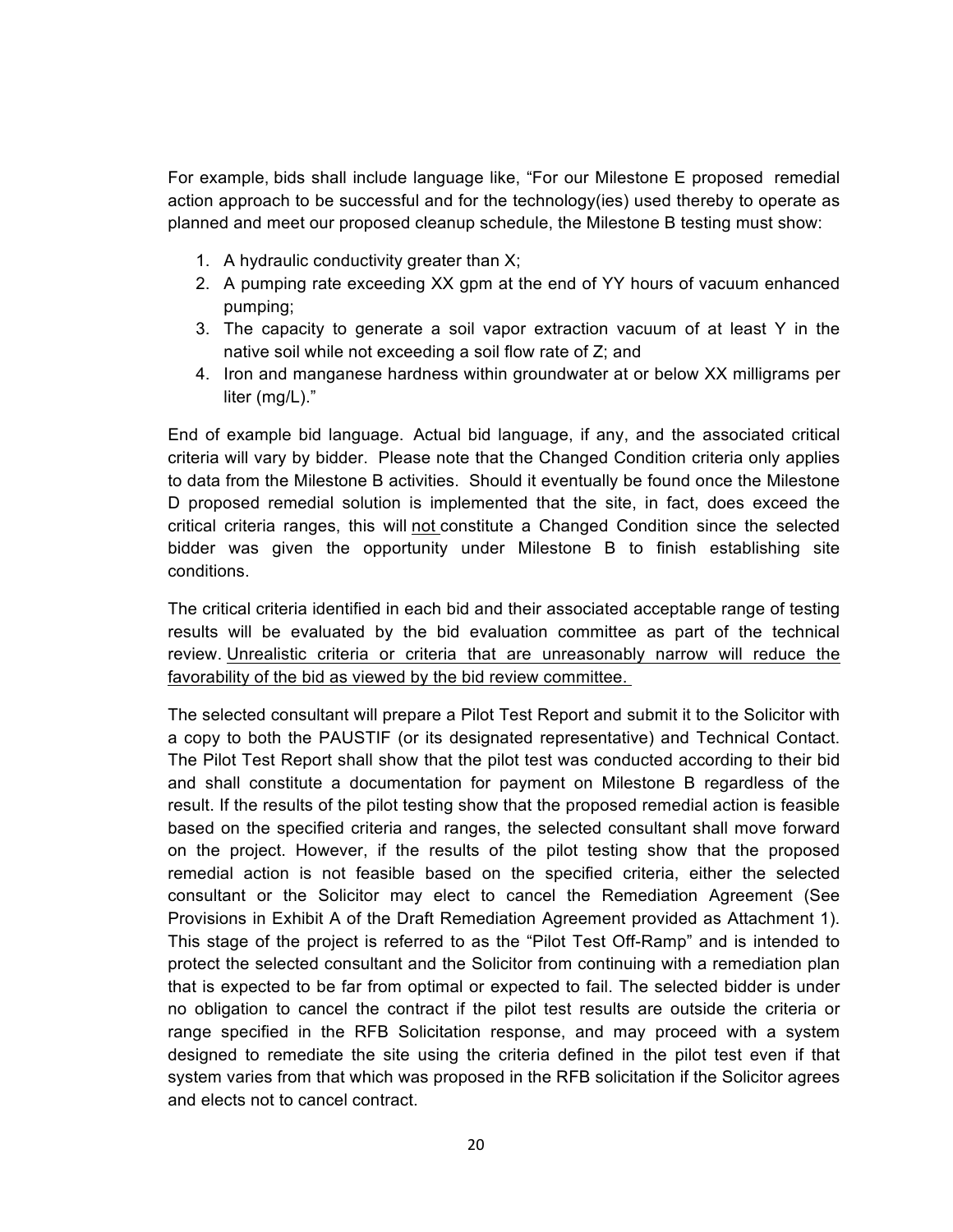If either party elects to cancel the contract, the USTIF will have complete discretion with regard to the use of the information in the Pilot Test Report. The USTIF may use it as the basis for rebidding the project or may provide to one or more of the previously unsuccessful bidders and request revised RFB solicitations. However, it will be specified that any use that a third party makes of the Pilot Test Report will be at the sole risk of the Third Party.

**Milestone C – Quarterly Groundwater Monitoring, Sampling, and Reporting Before Remediation Implementation.** For this milestone, the total number of groundwater monitoring and sampling events that will be needed will be based on the schedule proposed by the consultant. Specifically, consultants should include costs to complete quarterly groundwater sampling activities completed prior to the implementation of the remedial strategy. Please note that USTIF will only pay the selected firm for the actual number of events conducted (i.e. if a firm includes the costs to complete two (2) events, but only one (1) event is conducted; then the firm will only be paid for the one (1) event completed). The selected consultant should be prepared to conduct the first groundwater sampling event at the Site approximately two (2) weeks after the execution of the contract. Following the completion of each quarterly groundwater sampling event, the selected consultant should prepare a summary progress report for submittal to the PADEP.

Each event should include the following:

- Collect water level readings from each of the monitoring wells using an interface probe capable of distinguishing water and/or the presence or absence of product to the nearest 0.01 feet.
- Record the depth to water readings from the monitoring wells and then use the data to determine water level elevations such that groundwater flow direction can be confirmed.
- Groundwater sampling activities should be conducted in accordance with generally accepted practices as outlined in the final version of the PADEP Groundwater Monitoring Guidance Manual.
- Prior to the collection of groundwater samples, the water column in each of the monitoring wells should be purged by either the removal of approximately three (3) volumes of the water column or via low flow sampling method. The PADEP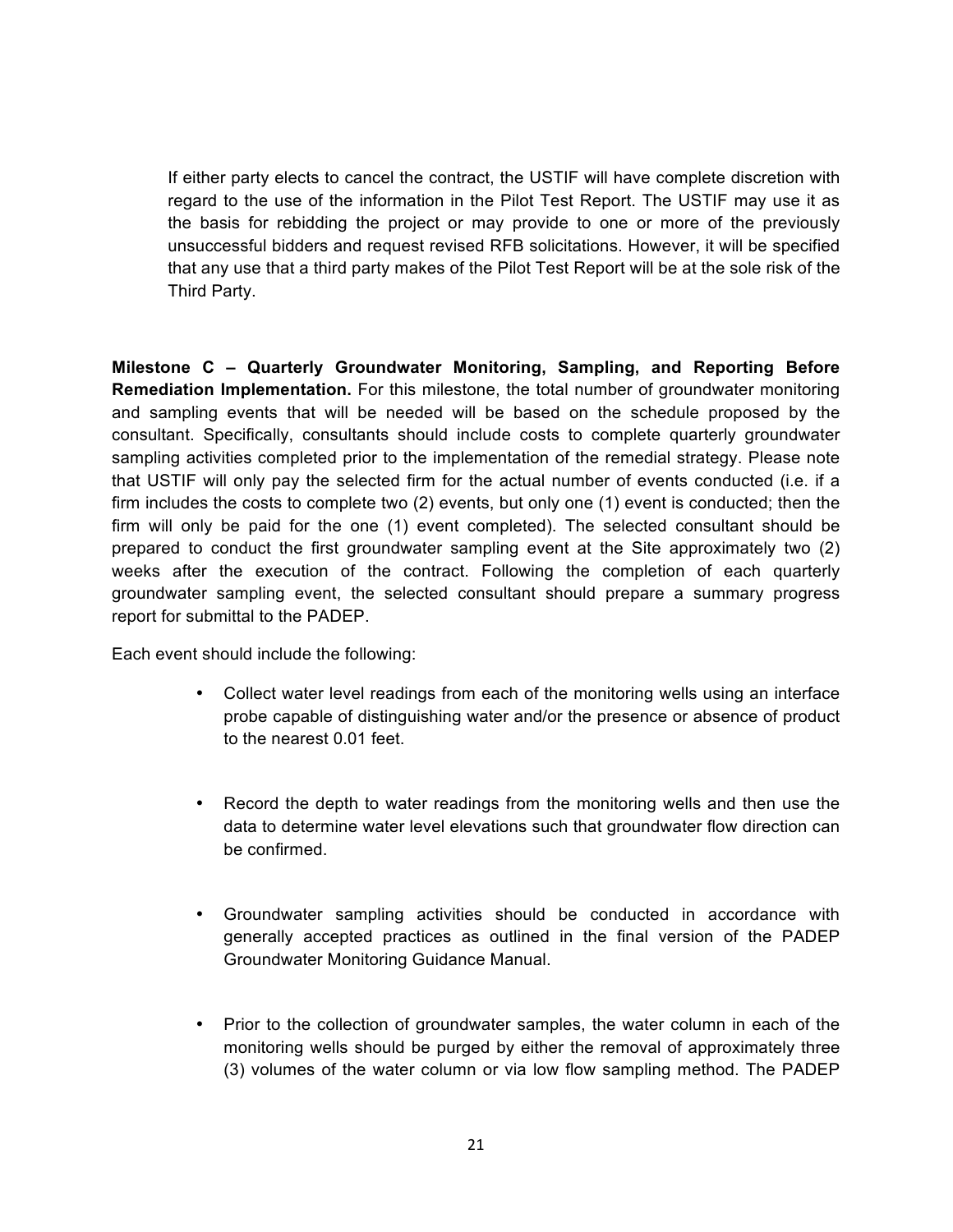case manager has indicated that he would prefer (but not require) low flow sampling.

- Sampling equipment should be decontaminated prior to sample collection in accordance with generally accepted industry practices.
- Following purging activities, groundwater samples should be collected as quickly as practical from each of the wells into laboratory supplied bottleware.
- Samples should be properly handled under chain of custody documentation protocol and kept cold from sample collection until the samples are relinquished to the accredited laboratory.
- Groundwater samples collected during each of the events will be sent to an accredited laboratory to be tested for the required constituents of concern in accordance with Pennsylvania's Storage Tank Regulation procedures and cleanup standard criteria as specified in Pennsylvania's Act 2. Specifically, each sample will be analyzed for BTEX, MTBE, naphthalene, cumene, 1,2,4-TMB and 1,3,5-TMB.
- In addition to the samples collected from the monitoring wells, one (1) duplicate sample and one (1) equipment blank sample will be collected and submitted per day of sampling.
- The laboratory to be utilized should be identified in the bid package. Upon receipt of the results, the consultant should forward a copy of the analytical data to the solicitor and PAUSTIF (or its designated representative).
- The quarterly progress reports should detail the observations documented during the event, summarize the analytical results, map the groundwater flow direction for the Site, provide iso-concentration maps for compounds exceeding the SWHS, provide hydro-graphs, discuss the interim remediation efforts (if any), and provide additional scheduling details for upcoming events. A draft of the progress report should be provided to the Solicitor for review and approval prior to submittal to the PADEP. Once the report is approved by the Solicitor, the report can be finalized and submitted to the PADEP.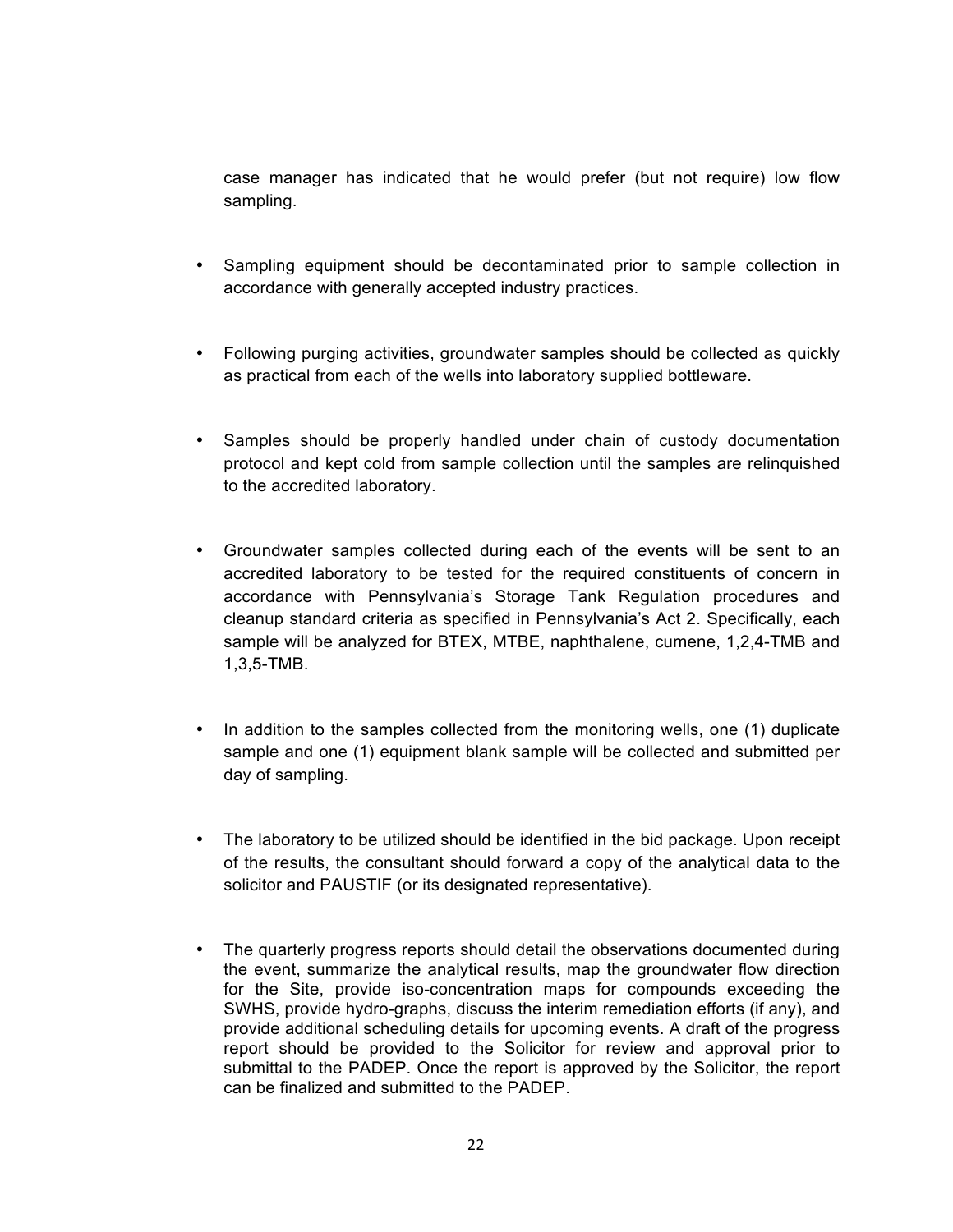• **All IDW waste** should be disposed of per the instructions included in the "General SOW Requirements" and "Site Specific Milestones" section of the RFB.

**Milestone D – Preparation of a Remedial Action Plan (RAP).** Following the completion of the activities proposed in Milestone A, Milestone B and Milestone C, the selected consultant will prepare a RAP for the Site. The information gathered during the aforementioned milestones should be incorporated into a comprehensive RAP that will be submitted to the PADEP and will facilitate the objective to complete regulatory requirements governing the RAP and gain PADEP approval for the report. Specifically, the report should summarize the results of the recent investigations, the findings of the previous investigations, a comprehensive Site history, sensitive receptor information, risk assessment, geologic data, results and analysis of the aquifer testing, discussion on the completed remediation efforts, summary of the predictive modeling efforts completed, and a series of summary tables, appendices, and figures illustrating the information provided in the report.

The RAP should present a clear discussion to the PADEP as to what testing has been completed, the results (lab and fields) collected, and a structured argument as to why the selected remedial design is appropriate and applicable for this Site. The RAP should also reference the feasibility testing results as well as provide the design and specifications of the remedial strategy to be implemented at the Site. Specifically, the selected consultant should include tables, figures, and attachments that detail the proposed remediation specifics, equipment specifications, operation parameters, and any applicable drawings or figures (i.e. P&IDs, remediation equipment and treatment point location figures, etc.) in the RAP. The RAP should clearly identify the parameters to be tested and the methodology that will be incorporated to determine when active remediation is completed. Please note that the PADEP case manager has requested that a near final design of the remediation strategy proposed be included in the RAP. In addition, the RAP should clearly define the anticipated Site Specific Standards and/or Statewide Health Standards selected for the project. The aforementioned standards should be supported in the RAP by pathway elimination and/or risk assessment, as required by the applicable regulations and guidelines.

The Report will be completed following the guidelines specified in Pennsylvania Code, Title 25, Chapter 245 and the Land Recycling Program (Act 2) Technical Guidance Manual with regards to a Remedial Action Plan. The report will be appropriately signed and sealed by a Professional Geologist and a Professional Engineer registered in the Commonwealth of Pennsylvania.

The draft RAP and all AutoCAD maps / plans included in the report (e.g., site plan / base map, groundwater elevation maps, dissolved plume maps, soil contaminant distribution maps, etc.) and appendices (e.g., boring logs, tables, waste disposal documentation, aquifer testing and analysis, transducer survey results and analysis, and sensitive receptor information) shall be submitted electronically (in Adobe PDF format) and in hard copy to the Solicitor, PAUSTIF and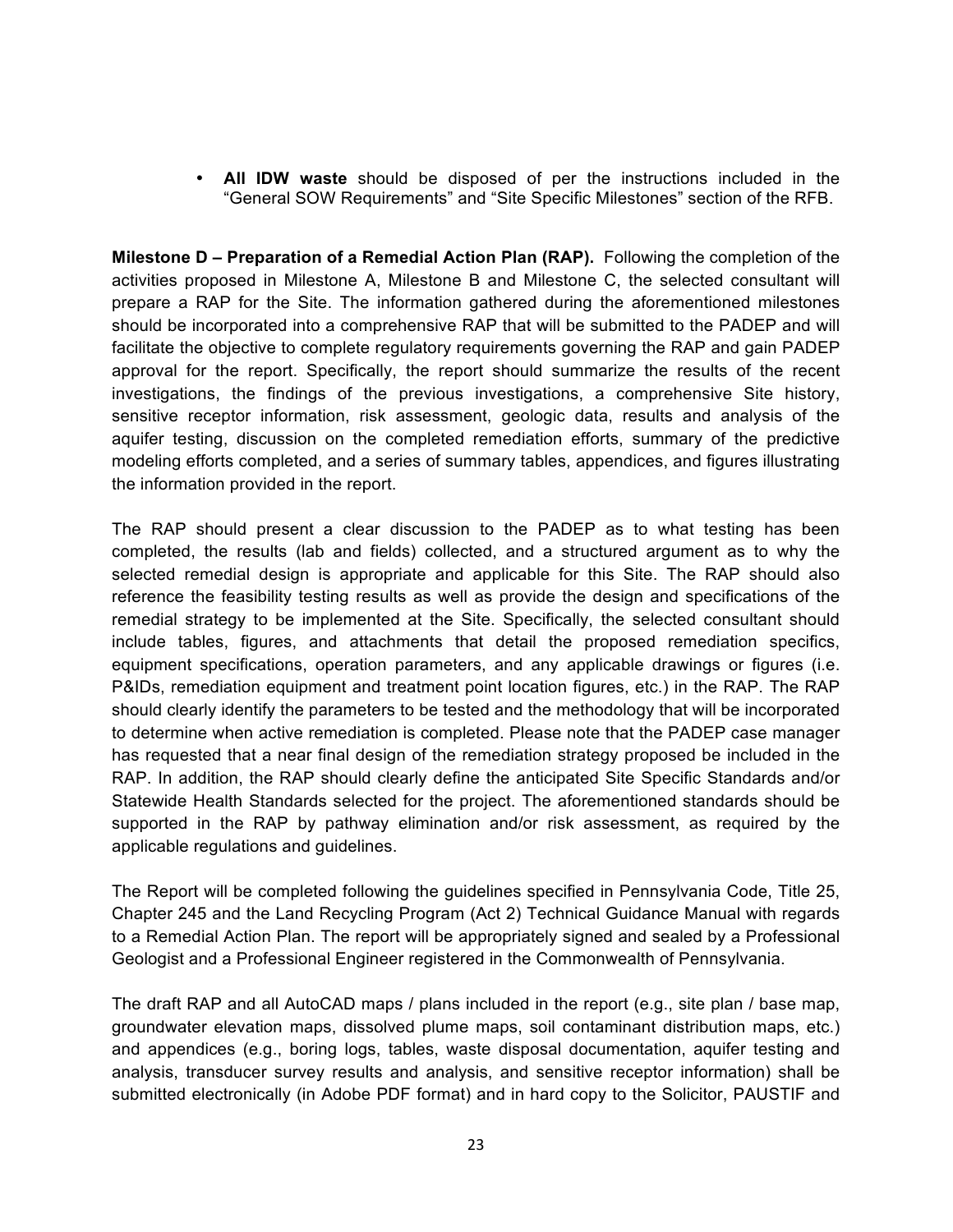the Technical Contact for review / comment prior to finalizing the RAP. Once the selected consultant has addressed comments on the draft, the selected consultant shall finalize and issue the report to the PADEP. The draft report is to be submitted no later than the date specified in the schedule presented by the selected bidder.

**Milestone E – Remedial Design, Installation and Implementation.** For this milestone, bidders should include all necessary activities and costs associated with the design, purchase, installation, and startup of the remedial strategy. This milestone would cover all activities and costs related to the implementation of the strategy as described in the selected consultant's approved RAP including the quarterly groundwater sampling events and quarterly remedial progress reports to be completed during the implementation of the remedial strategy. The quarterly sampling and reporting portion of the project will be handled under Milestone F. Bid responses should note the following:

- Bid responses should describe in great detail how the strategy has been designed and how it will be implemented.
- Bid responses should clearly discuss the reasons as to why the selected strategy is applicable to this site.
- Bid responses should clearly note how the milestone payments will be specifically broken out for the remedial strategy, the anticipated completion date, and the documentation to be submitted as proof of payment by providing a specific milestone schedule in the bid response that details the strategy proposed in the bid response.
- Where applicable, the bid response should provide specifics on all equipment and vendors to be utilized.
- Where applicable, the bid response should provide Process and Instrumentation Diagrams and Cut Sheets.
- The Solicitor and PAUSTIF will be provided the opportunity to inspect and confirm the remediation strategy has been implemented as per the RAP.
- Where applicable, the bid response should describe what permits are anticipated and include all associated costs in this milestone.
- Bid response should describe with detail how progress of the remedial strategy will be monitored and how/when adjustments may be made. Bid response should provide specific parameters to be monitored and data values.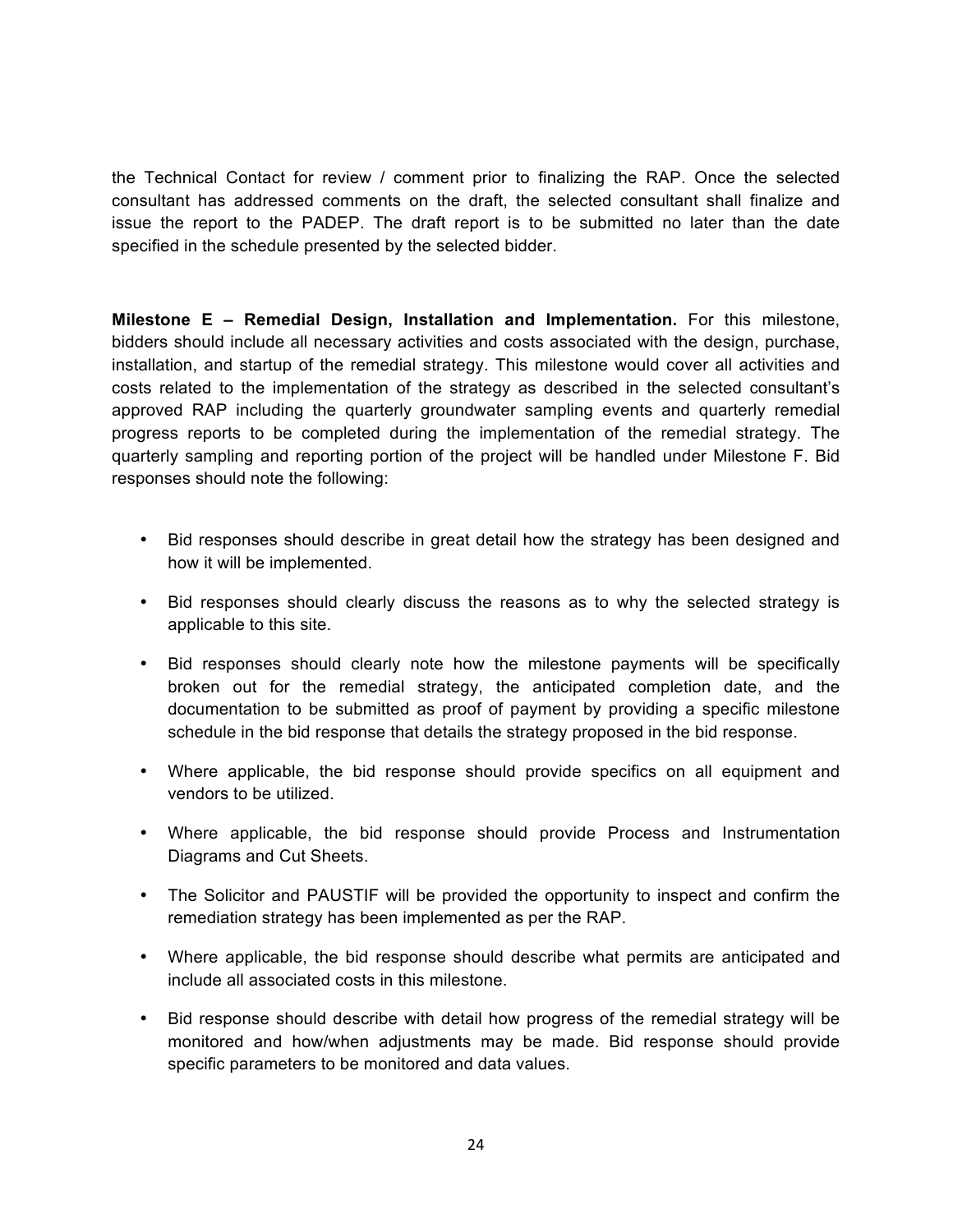- Bid responses should provide a specific proposed remediation timeline and expected results with a discussion as to how the proposed timeline was calculated.
- Bid responses need to provide a clear discussion referencing specific data and available information that supports that the proposed remedial strategy will remediate the contaminants to the selected standards in the proposed timeframe.
- Bid responses need to clearly define both intermediate and end remedial strategy goals that will be used as a guideline to determine if the proposed strategy is successfully remediating the site. The end goals would be used to determine when remediation will be considered complete and successful.
- Quarterly groundwater sampling events proposed to be completed during the implementation of the remedial strategy should be included in Milestone E and conducted in a manner consistent with Milestone C.
- Following the completion of each quarterly groundwater sampling event, the selected consultant should prepare a Remedial Action Progress Report (RAPR) for submittal to the PADEP. The RAPR should detail the observations documented during the event, summarize the analytical results, provide applicable summary maps and tables, provide iso-concentration maps for compounds exceeding the SWHS, provide hydro-graphs, discuss/detail the remediation efforts, and provide additional scheduling details for upcoming events. A draft of the progress report should be provided to the Solicitor for review and approval prior to submittal to the PADEP. Once the report is approved by the Solicitor, the report can be finalized and submitted to the PADEP.
- Please note that PAUSTIF will only pay the selected firm for the actual number of events conducted (i.e. if a firm includes the costs to complete two (2) events, but only one (1) event is conducted; then the firm will only be paid for the one (1) event completed).

**Milestone F – Demonstration of Groundwater Attainment.** For this milestone, bidders should include all necessary activities and costs associated with the completion of a groundwater monitoring and sampling attainment program. Bid responses should clearly detail the approach proposed (i.e. wells, quarters, etc.) to complete the PADEP's attainment monitoring requirements. Costs for each quarterly event in Milestone F should include the costs to prepare and submit quarterly RAPRs as well. The groundwater monitoring, sampling and reporting efforts completed as part of the demonstration of attainment should be done in a manner consistent with Milestone C.

**Milestone G – Demonstration of Soil Attainment.** For this milestone, bidders should include all necessary activities and costs associated with the completion of a soil boring program for systematic random soil sampling that will demonstrate attainment with the selected soil standards for all COCs. Bid responses must describe in detail how the soil boring program will be completed and reference relevant data and historic investigations. Specifically, each bid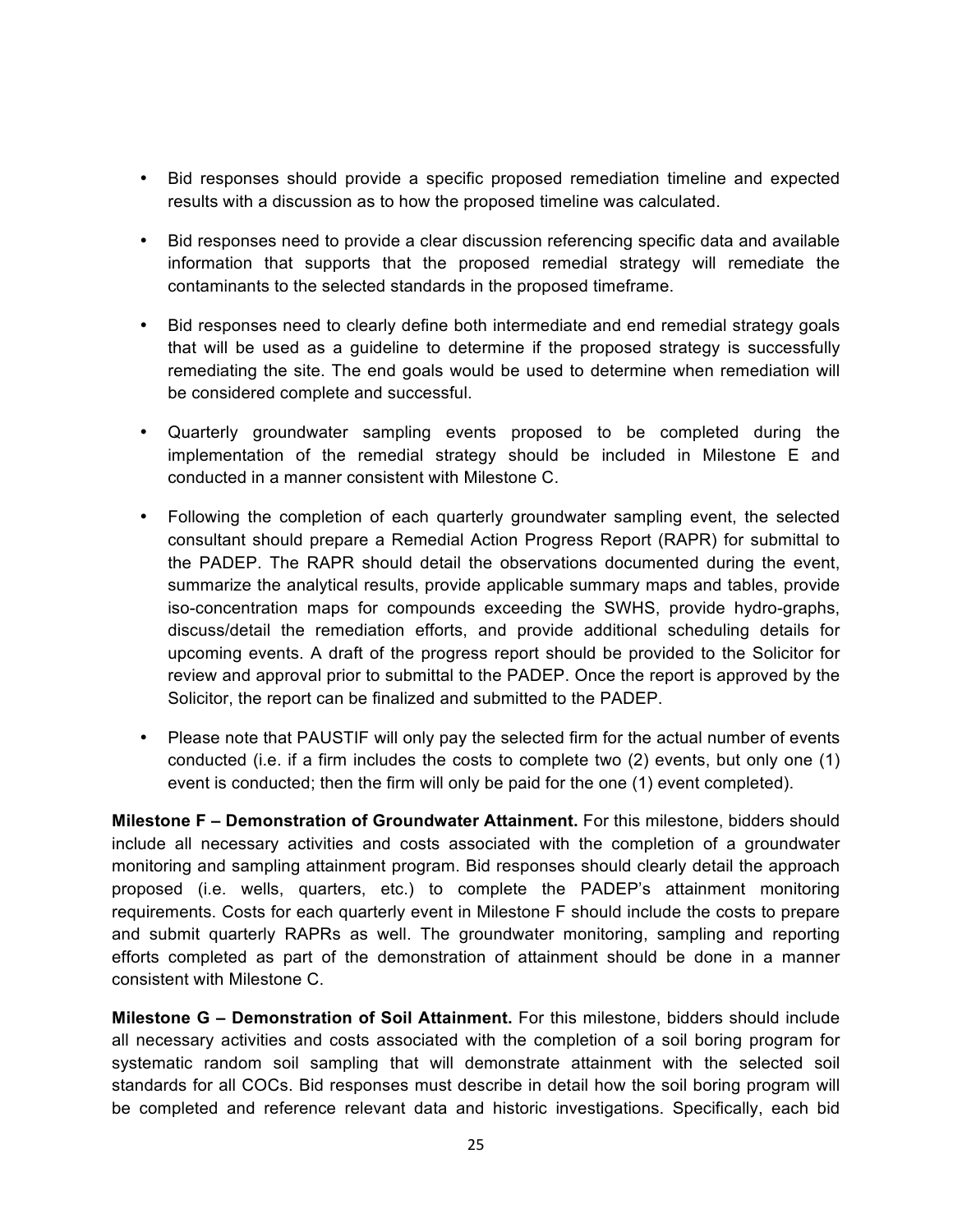response should discuss the soil sampling depth interval, the interpreted depth to the saturation zone, an illustration of the sampling grid location and extent, and how the aforementioned parameters were selected. The soil investigation should take into consideration the following:

- The locations and depths of the soil samples shall be determined using PADEP's systematic random sampling procedures.
- If a consultant feels it is appropriate and necessary to complete hole-clearing activities before advancing the borings, the cost should be included in their proposal and costs. If a consultant includes the cost to complete hole-clearing, they should state it in their proposal and discuss why it is appropriate and necessary. As discussed in the RFB, cost is not the only factor when evaluating proposals and other factors are taken into consideration during the review process, including appropriate safety measures.
- Soil samples shall be collected using Encore Samplers (or equivalent) and fieldpreserved in laboratory-provided glassware with the appropriate preservatives (e.g., methanol or sodium bisulfate) provided by the laboratory in general accordance with USEPA Method 5035 and the PADEP guidance.
- In addition, one (1) duplicate sample and one (1) equipment blank sample will be collected and submitted per day of sampling.
- Samples should be properly handled under chain of custody documentation protocol and kept cold from sample collection until the samples are relinquished to the accredited laboratory.
- Soil samples shall be analyzed for benzene, toluene, ethylbenzene, total xylenes,<br>MTBE, naphthalene, cumene, 1,3,5-trimethylbenzene, and 1,2,4-1,3,5-trimethylbenzene, trimethylbenzene using laboratory EPA method 8260B in accordance with Pennsylvania's Storage Tank Regulation procedures and cleanup standard criteria as specified in Pennsylvania's Act 2.
- The laboratory to be utilized should be identified in the bid package. Upon receipt of the results, the consultant should forward a copy of the analytical data to the Solicitor and PAUSTIF (or its designated representative).
- Compile the field findings and laboratory data into a summary table and comprehensive soil boring logs.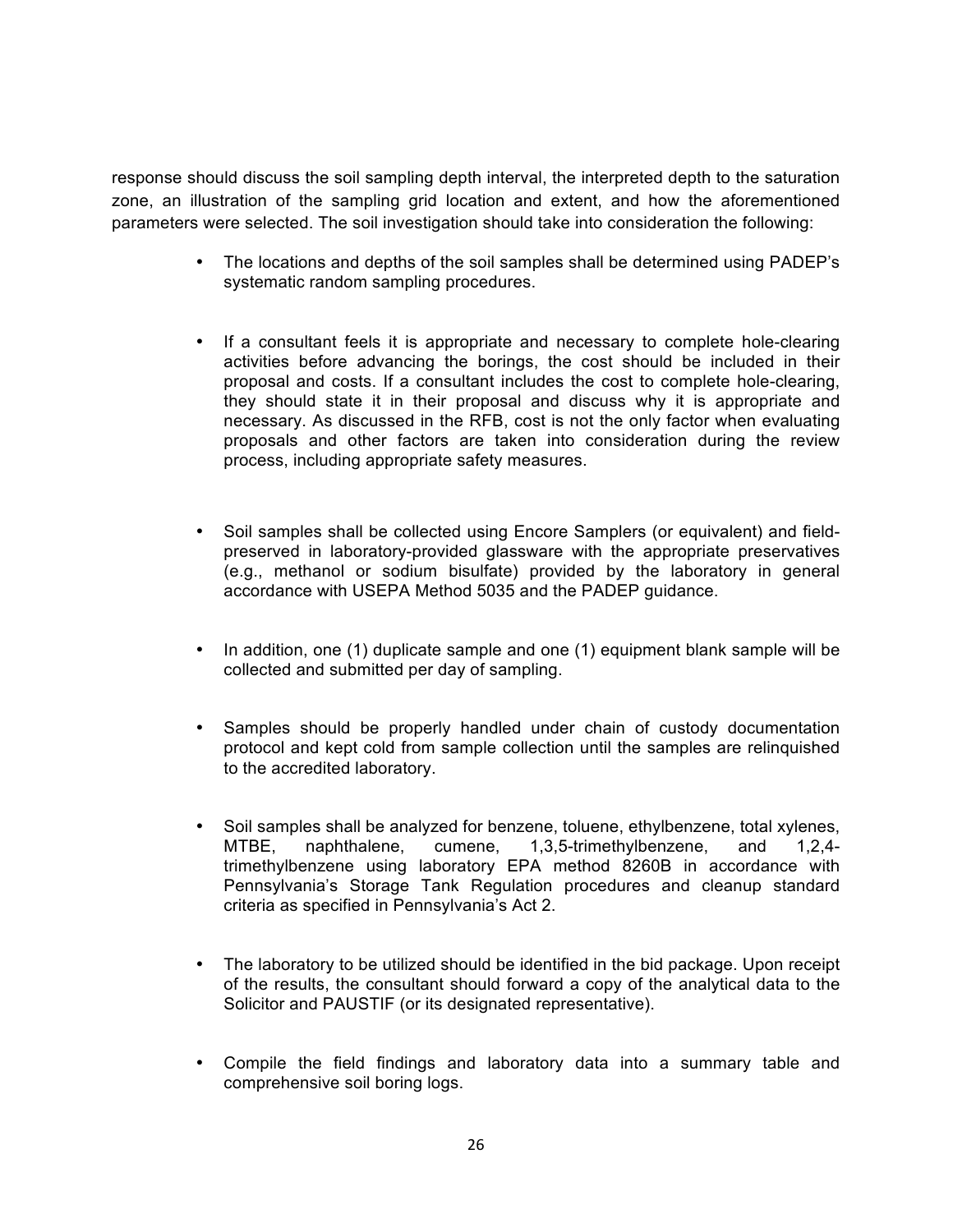**Milestone H – Soil Gas Sampling.** For this milestone, bidders should include all necessary activities and costs associated with the installation of three (3) soil gas sampling points and collection of two (2) rounds of samples. Please note that PAUSTIF will only pay the selected firm for the actual number of events conducted (i.e. if a firm includes the costs to complete two (2) events, but only one (1) event is conducted; then the firm will only be paid for the one (1) event completed). The selected consultant should be prepared to conduct the second soil gas sampling event at the Site approximately six (6) weeks after the first event. As part of the soil gas investigation, the selected consultant should consider the following:

- The location of the soil gas sampling points should be submitted to the Technical Contact and solicitor for approval prior to advancement.
- The vapor intrusion investigation should be completed in a manner consistent with the Land Recycling Technical Guidance Manual – Section IV.A.4 Vapor Intrusion Into Buildings from Groundwater and Soil under the Act 2 Statewide Health Standards, Document 253-0330-100, dated January 24, 2004.
- Soil gas samples should be collected in laboratory provided Summa canisters equipped with laboratory calibrated flow regulators and analyzed for the PADEP Constituents list for unleaded gasoline via TO-15.
- The laboratory to be utilized should be identified in the bid package. Upon receipt of the results, the consultant should forward a copy of the analytical data to the solicitor and PAUSTIF (or its designated representative).

**Milestone I – Preparation of Remedial Action Completion Report.** Prepare and submit a RACR for the PADEP approval that will appropriately present an evaluation of current Site conditions and present significant conclusions and request closure and a release from liability from the PADEP for all COCs. The information gathered during the activities completed as part of Milestone A through Milestone H should be incorporated into a comprehensive RACR that will be submitted to the PADEP and will facilitate the objective to complete regulatory requirements governing the RACR and gain PADEP approval for the report. Specifically, the report should summarize the results of the recent investigations, the findings of the previous investigations, a comprehensive Site history, sensitive receptor information, geologic data, results and analysis of historical aquifer testing, discussion on the completed remediation efforts, summary of the predictive modeling efforts completed, risk assessments, and a series of summary tables, appendices, and figures illustrating the information provided in the report.

The Report will be completed following the guidelines specified in Pennsylvania Code, Title 25, Chapter 245 and the Land Recycling Program (Act 2) Technical Guidance Manual for a Remedial Action Completion Report. The RACR shall be sealed by a Professional Geologist registered in the State of Pennsylvania. A draft RACR shall be submitted electronically (in Adobe PDF format) and in hard copy to Solicitor and Technical Contact for review / comment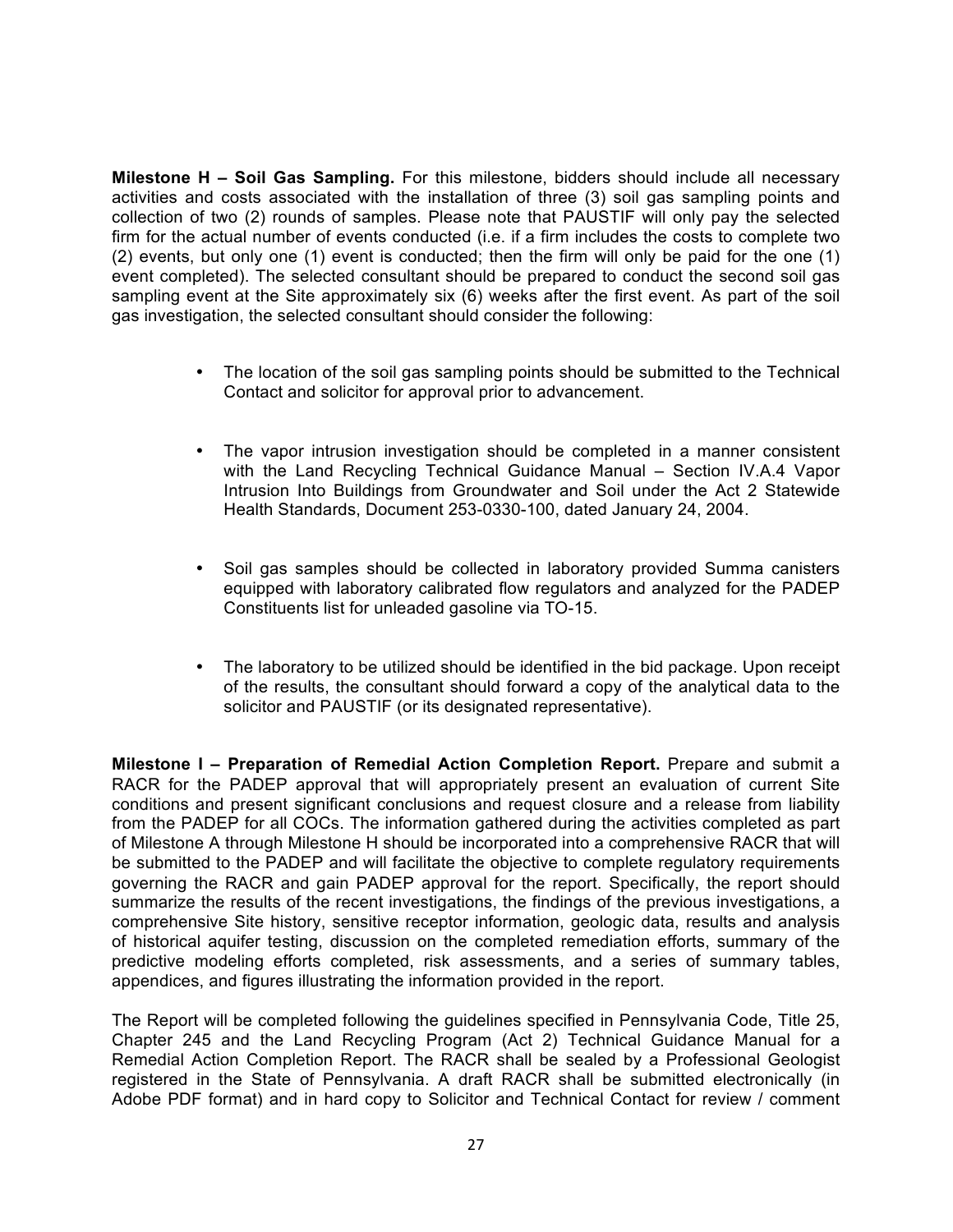prior to finalizing the RACR. Once the selected consultant has addressed comments on the draft, the selected consultant shall finalize and issue the report to the PADEP. The report submission is to be submitted no later than the date specified in the schedule presented by the selected consultant. All AutoCAD maps / plans included in the report (e.g., site plan / base map, groundwater elevation maps, dissolved plume maps, soil contaminant distribution maps, etc.) and appendices (e.g., boring logs, tables, disposal documentation, fate and transport modeling, risk assessment and sensitive receptor information) shall also be submitted electronically and in hard copy to Solicitor and Technical Contact for review / comment prior to finalizing it.

**Milestone J – Finalizing / Filing of EC(s).** Under this task, the bidder shall describe and provide a fixed-price bid for finalizing and filing the EC(s) associated with the PAUSTIF eligible release. The fixed-price shall include all reasonable and necessary activities and required fees to finalize and file the EC(s) for the subject property and neighboring properties, if applicable, with the local court house and other required entities. The successful bidder will be responsible for coordinating this work with the impacted property owner(s) and their legal counsel(s). Legal fees are not to be included in bid costs. PAUSTIF reimbursement of Client and/or third party legal fees will be considered outside of the executed Remediation Agreement.

The fixed price cost for this task shall also include the work necessary in petitioning PADEP for any relevant EC waivers.

**Milestone K – Site Restoration / Well Abandonment.** Following confirmation that cessation of the remedial strategy is appropriate, any remaining equipment should be removed, and the site restored to as close a condition as possible prior to the remediation efforts. The selected consultant will abandon all of the monitoring wells in accordance with Pennsylvania Act 610 and the Groundwater Monitoring Guidance Manual dated February 29, 1996. Upon completion, a well abandonment report will be prepared and submitted to the DCNR on behalf of the claimant. Bidders should specify in the bid packages how the wells will be abandoned and the site restoration activities included in the specified costs.

### **Additional Information**

In order to facilitate PAUSTIF's review and reimbursement of invoices submitted under this claim, the Solicitor requires that project costs be invoiced by the milestone tasks identified in the bid. The standard practice of tracking total cumulative costs by milestone will also be required to facilitate invoice review. Actual milestone payments will occur only after successful and documented completion of the work defined for each milestone. The selected consultant will perform only those tasks/milestones that are necessary to reach the Objective identified in this